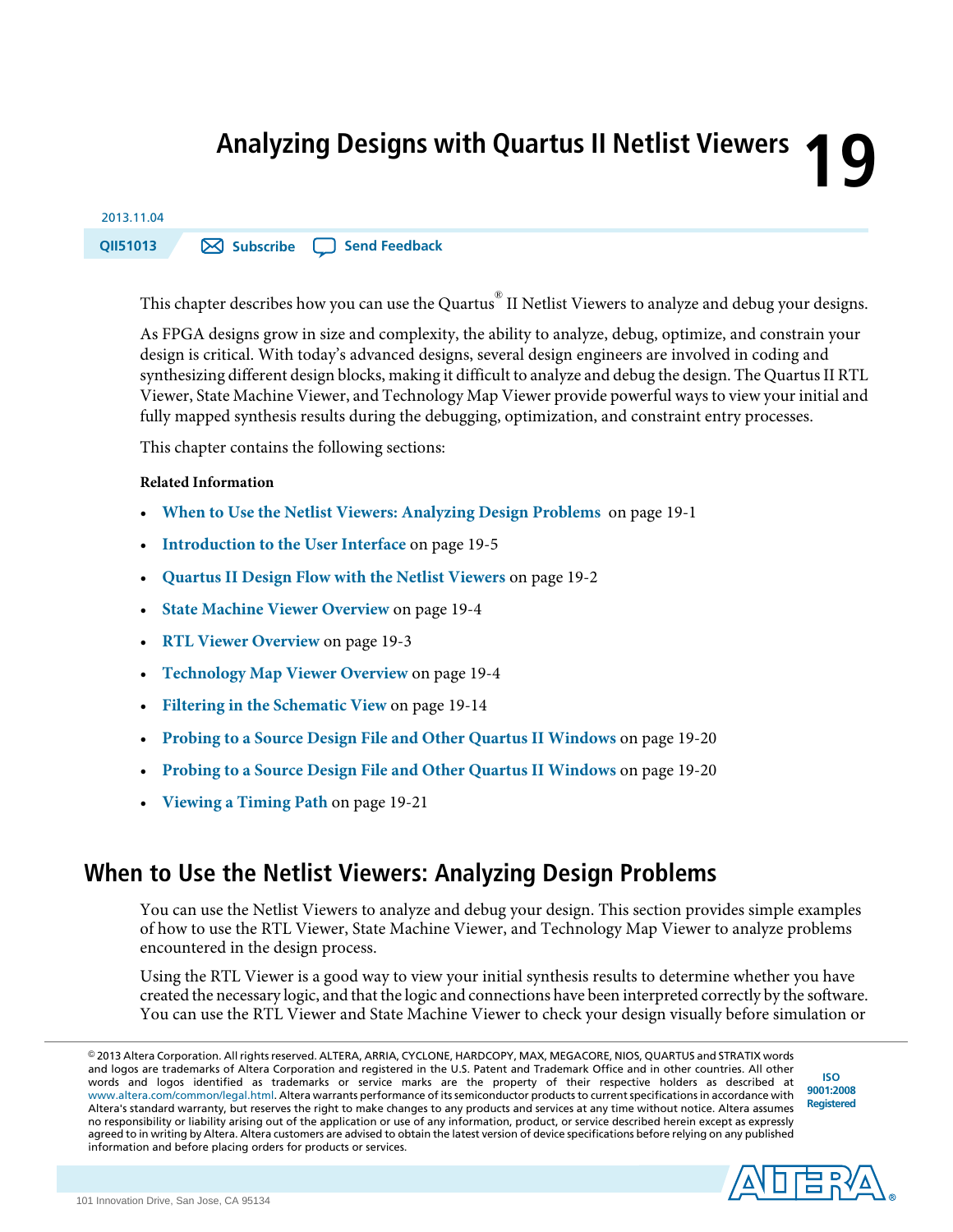# **QII51013 19-2 Quartus II Design Flow with the Netlist Viewers 2013.11.04**

other verification processes. Catching design errors at this early stage of the design process can save you valuable time.

If you see unexpected behavior during verification, use the RTL Viewer to trace through the netlist and ensure that the connections and logic in your design are as expected. You can also view state machine transitions and transition equations with the State Machine Viewer. Viewing your design helps you find and analyze the source of design problems. If your design looks correct in the RTL Viewer, you know to focus your analysis on later stages of the design process and investigate potential timing violations or issues in the verification flow itself.

You can use the Technology Map Viewer to look at the results at the end of Analysis and Synthesis. If you have compiled your design through the Fitter stage, you can view your post-mapping netlist in the Technology Map Viewer (Post-Mapping) and your post-fitting netlist in the Technology Map Viewer. If you perform only Analysis and Synthesis, both the Netlist Viewers display the same post-mapping netlist.

In addition, you can use the RTL Viewer or Technology Map Viewer to locate the source of a particular signal, which can help you debug your design. Use the navigation techniques described in this chapter to search easily through your design. You can trace back from a point of interest to find the source of the signal and ensure the connections are as expected.

The Technology Map Viewer can help you locate post-synthesis nodesin your netlist and make assignments when optimizing your design. This functionality is useful when making a multicycle clock timing assignment between two registers in your design. Start at an I/O port and trace forward or backward through the design and through levels of hierarchy to find nodes of interest, or locate a specific register by visually inspecting the schematic.

You can use the RTL Viewer, State Machine Viewer, and Technology Map Viewer in many other ways throughout the design, debug, and optimization stages. This chapter shows you how to use the various features of the Netlist Viewers to increase your productivity when analyzing a design.

#### **Related Information**

- **[Quartus](#page-1-0) II Design Flow with the Netlist Viewers** on page 19-2
- **State Machine Viewer [Overview](#page-3-0)** on page 19-4
- **RTL Viewer [Overview](#page-2-0)** on page 19-3
- <span id="page-1-0"></span>• **[Technology](#page-3-1) Map Viewer Overview** on page 19-4

# **Quartus II Design Flow with the Netlist Viewers**

When you first open one of the Netlist Viewers after compiling the design, a preprocessor stage runs automatically before the Netlist Viewer opens.

The preprocessor process box contains a link to the **Settings** > **Compilation Process Settings** page where you can turn on the **Run Netlist Viewers preprocessing during compilation** option. When this option is turned on, the preprocessing becomes part of the full project compilation flow and the Netlist Viewer opens immediately without displaying the preprocessing dialog.

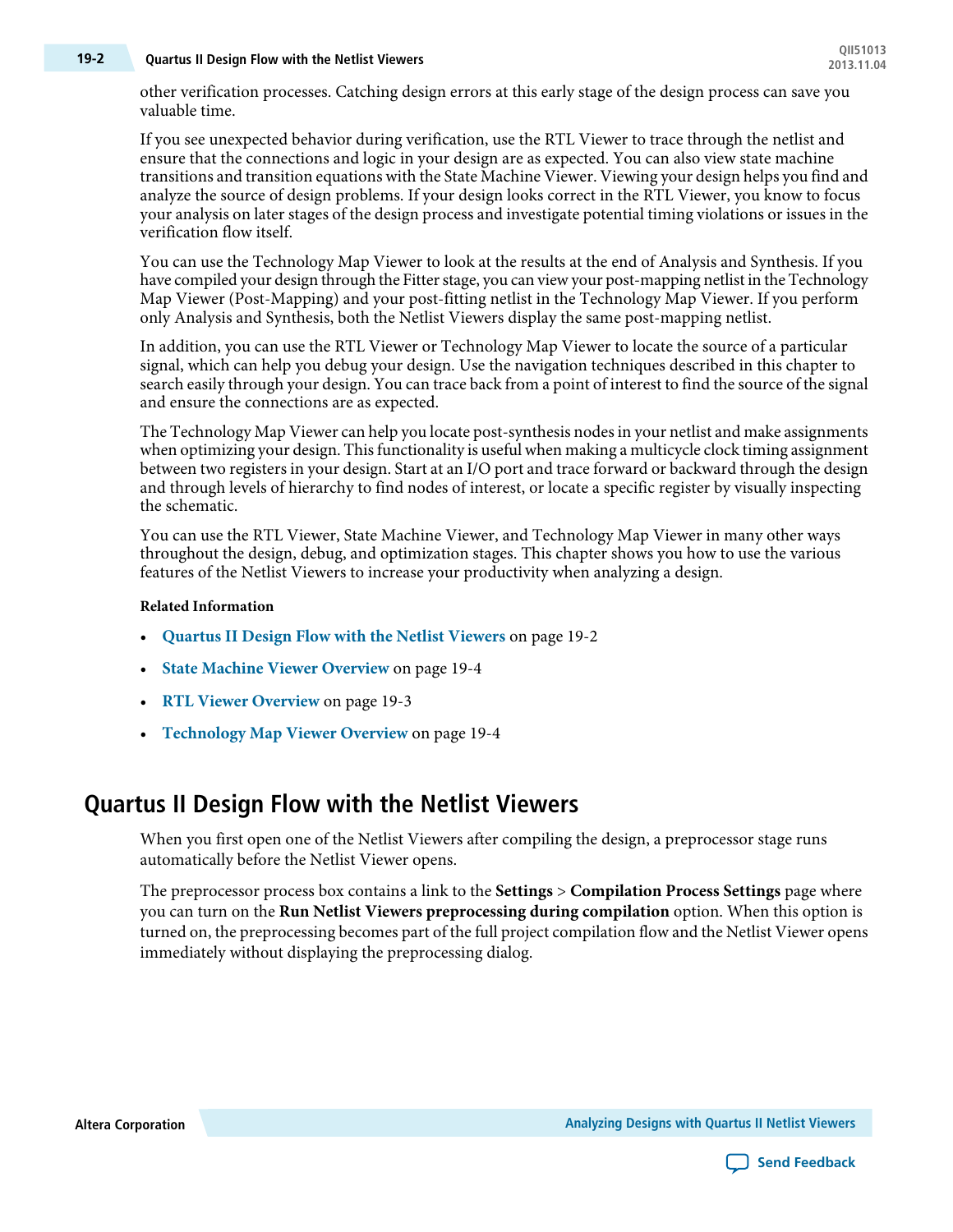#### **Figure 19-1: Quartus II Design Flow Including the RTL Viewer and Technology Map Viewer**



This figure shows how Netlist Viewers fit into the basic Quartus II design flow.

Before the Netlist Viewer can run the preprocessor stage, you must compile your design:

- To open the RTL Viewer or State Machine Viewer, first perform Analysis and Elaboration.
- To open the Technology Map Viewer (Post-Fitting) or the Technology Map Viewer (Post-Mapping), first perform Analysis and Synthesis.

The Netlist Viewers display the results of the last successful compilation. Therefore, if you make a design change that causes an error during Analysis and Elaboration, you cannot view the netlist for the new design files, but you can still see the results from the last successfully compiled version of the design files. If you receive an error during compilation and you have not yet successfully run the appropriate compilation stage for your project, the Netlist Viewer cannot be displayed; in this case, the Quartus II software issues an error message when you try to open the Netlist Viewer.

<span id="page-2-0"></span>Note: If the Netlist Viewer is open when you start a new compilation, the Netlist Viewer closes automatically. You must open the Netlist Viewer again to view the new design netlist after compilation completes successfully.

### **RTL Viewer Overview**

The Quartus II RTL Viewer allows you to view a register transfer level (RTL) graphical representation of your Quartus II integrated synthesis results or your third-party netlist file in the Quartus II software.

You can view results after Analysis and Elaboration when your design uses any supported Quartus II design entry method, including Verilog HDL Design Files (**.v**), SystemVerilog Design Files (**. sv**), VHDL Design Files (**. vhd**), AHDL Text Design Files ( **.tdf**), or schematic Block Design Files (**.bdf**). You can also view the hierarchy of atom primitives (such as device logic cells and I/O ports) when your design uses a synthesis tool to generate a Verilog Quartus Mapping File (**.vqm**) or Electronic Design Interchange Format (**.edf**) file.

**Analyzing Designs with Quartus II Netlist Viewers Altera Corporation**

**Send [Feedback](mailto:TechDocFeedback@altera.com?subject=Feedback%20on%20Analyzing%20Designs%20with%20Quartus%C2%A0II%20Netlist%20Viewers%20(QII51013%202013.11.04)&body=We%20appreciate%20your%20feedback.%20In%20your%20comments,%20also%20specify%20the%20page%20number%20or%20paragraph.%20Thank%20you.)**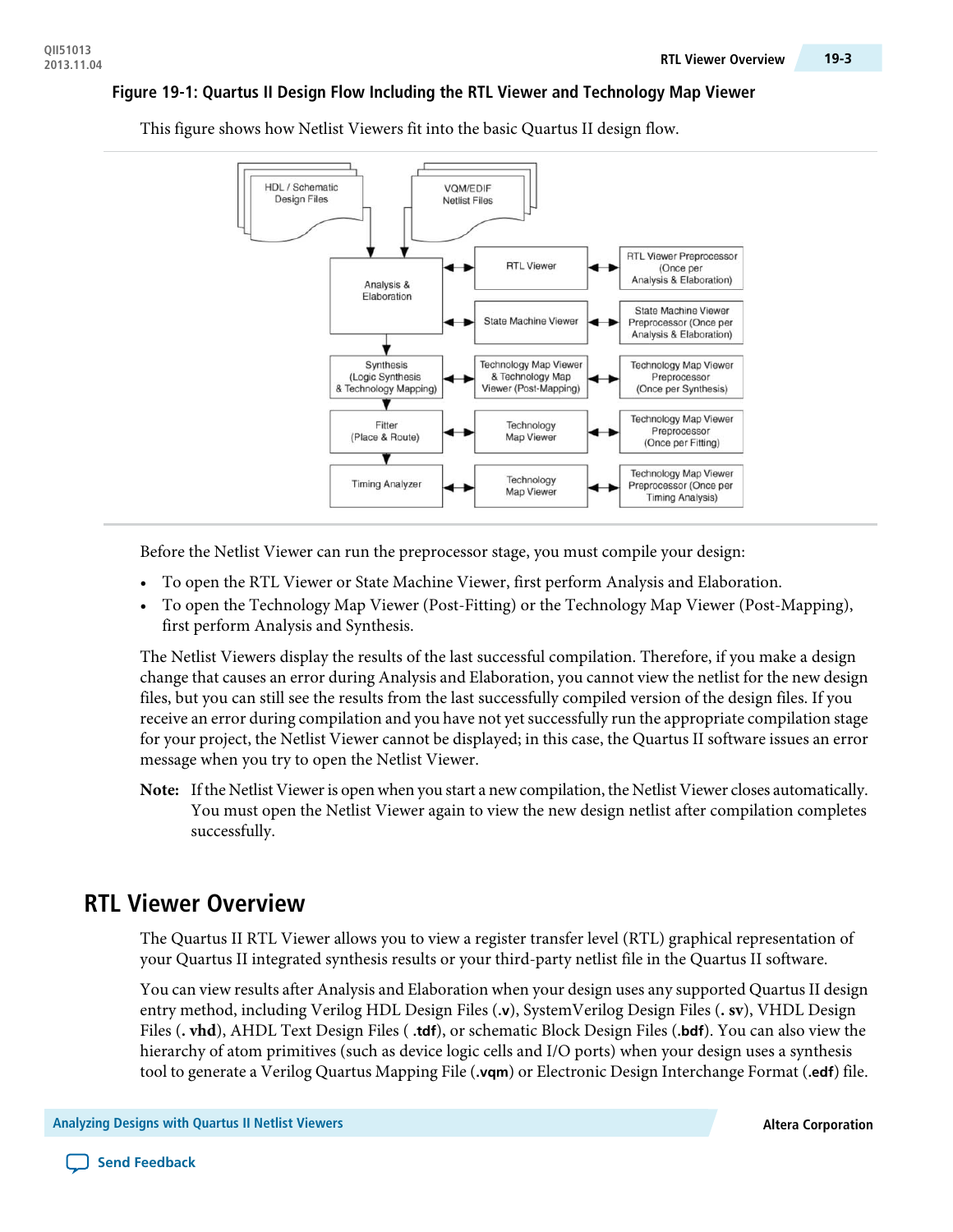# **QII51013 19-4 State Machine Viewer Overview 2013.11.04**

The Quartus II RTL Viewer displays a schematic view of the design netlist after Analysis and Elaboration or netlist extraction is performed by the Quartus II software, but before technology mapping and any synthesis orfitter optimizations. This viewis not the final design structure because optimizations have not yet occurred. This view most closely represents your original source design. If you synthesized your design with the Quartus II integrated synthesis, this view shows how the Quartus II software interpreted your design files. If you use a third-party synthesis tool, this view shows the netlist written by your synthesis tool.

When displaying your design, the RTL Viewer optimizes the netlist to maximize readability in the following ways:

- Logic with no fan-out (its outputs are unconnected) and logic with no fan-in (its inputs are unconnected) are removed from the display.
- Default connections such as  $V_{CC}$  and GND are not shown.
- Pins, nets, wires, module ports, and certain logic are grouped into buses where appropriate.
- Constant bus connections are grouped.
- Values are displayed in hexadecimal format.
- NOT gates are converted to bubble inversion symbols in the schematic.
- Chains of equivalent combinational gates are merged into a single gate. For example, a 2-input AND gate feeding a 2-input AND gate is converted to a single 3-input AND gate.
- State machine logic is converted into a state diagram, state transition table, and state encoding table, which are displayed in the State Machine Viewer.

To run the RTL Viewer for a Quartus II project, first analyze the design to generate an RTL netlist. To analyze the design and generate an RTL netlist, on the Processing menu, point to **Start** and click **Start Analysis & Elaboration**. You can also perform a full compilation on any process that includes the initial Analysis and Elaboration stage of the Quartus II compilation flow.

<span id="page-3-0"></span>To run the RTL Viewer, on the Tools menu, point to **Netlist Viewers** and click **RTL Viewer**.

# **State Machine Viewer Overview**

The State Machine Viewer presents a high-level view of finite state machines in your design. The State Machine Viewer provides a graphical representation of the states and their related transitions, as well as a state transition table that displays the condition equation for each of the state transitions, and encoding information for each state.

To run the State Machine Viewer, on the Tools menu, point to **Netlist Viewers** and click **State Machine Viewer**. To open the State Machine Viewer for a particular state machine, double-click the state machine instance in the RTL Viewer.

<span id="page-3-1"></span>**Related Information State [Machine](#page-17-0) Viewer** on page 19-18

# **Technology Map Viewer Overview**

The Quartus II Technology Map Viewer provides a technology-specific, graphical representation of your design after Analysis and Synthesis or after the Fitter has mapped your design into the target device.

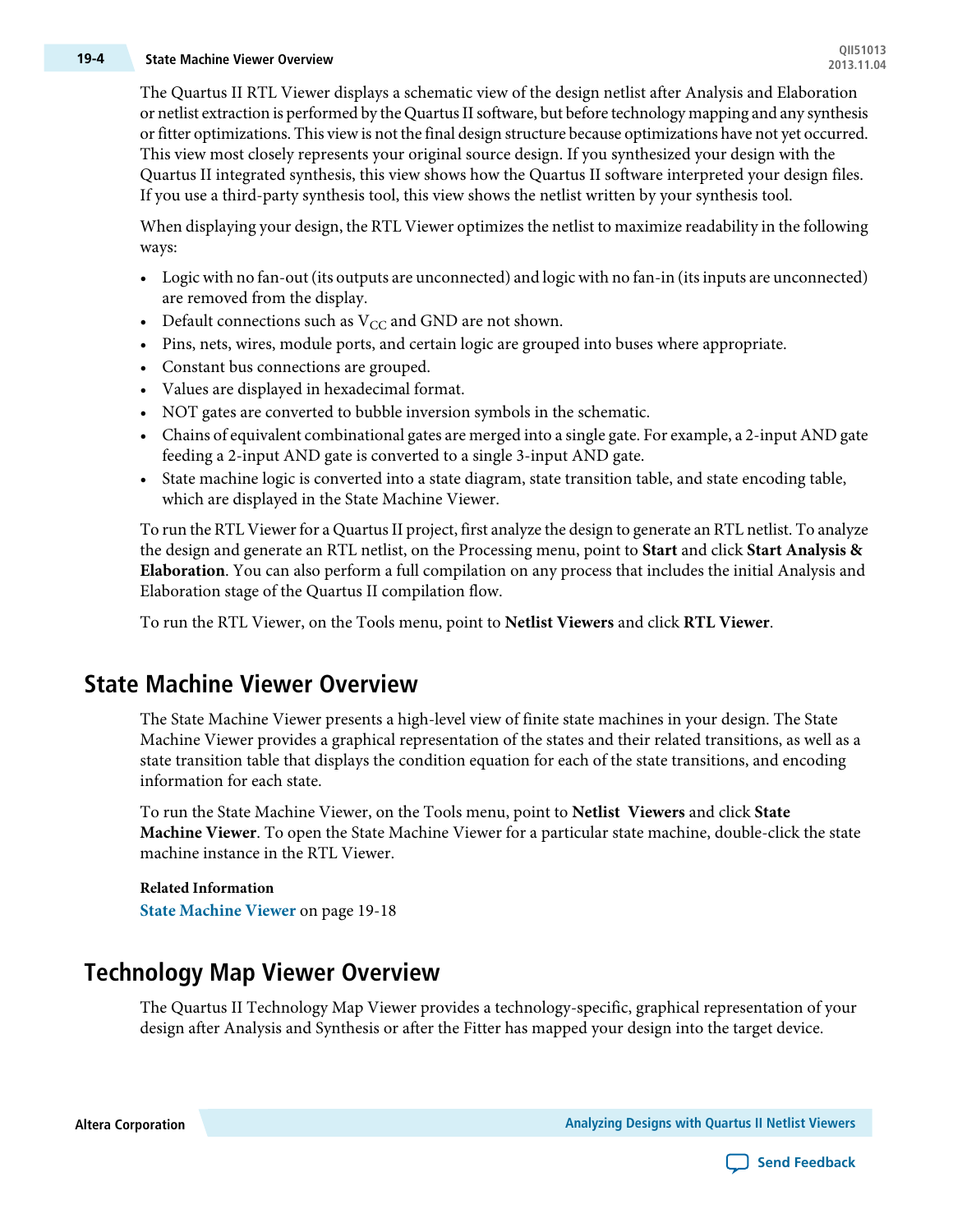The Technology Map Viewer shows the hierarchy of atom primitives (such as device logic cells and I/O ports) in your design. For supported families, you can also view internal registers and look-up tables (LUTs) inside logic cells (LCELLs) and registers in I/O atom primitives.

Where possible, the port names of each hierarchy are maintained throughout synthesis; however, port names might change or be removed from the design. For example, if a port is unconnected or driven by GND or  $V_{CC}$ , it is removed during synthesis. When a port name changes, the port is assigned a related user logic name in the design or a generic port name such as IN1 or OUT1.

You can view your Quartus II technology-mapped results after synthesis, fitting, or timing analysis. To run the Technology Map Viewer for a Quartus II project, on the Processing menu, point to **Start** and click **Start Analysis & Synthesis**to synthesize and map the design to the target technology.At thisstage, the Technology Map Viewer shows the same post-mapping netlist as the Technology Map Viewer (Post-Mapping). You can also perform a full compilation, or any process that includes the synthesis stage in the compilation flow.

If you have completed the Fitter stage, the Technology Map Viewer shows the changes made to your netlist by the Fitter, such as physical synthesis optimizations, while the Technology Map Viewer (Post-Mapping) shows the post-mapping netlist. If you have completed the Timing Analysis stage, you can locate timing paths from the Timing Analyzer report in the Technology Map Viewer.

To open the Technology Map Viewer, on the Tools menu, point to **Netlist Viewers** and click **Technology Map Viewer (Post-Fitting)** or **Technology Map Viewer (Post Mapping)**.

#### **Related Information**

- **View Contents of Nodes in the [Schematic](#page-14-0) View** on page 19-15
- <span id="page-4-0"></span>• **[Viewing](#page-20-0) a Timing Path** on page 19-21

# **Introduction to the User Interface**

The Netlist Viewer is a graphical user-interface for viewing and manipulating nodes and nets in the netlist.

The RTL Viewer and Technology Map Viewer each consist of these main parts:

- The **Netlist Navigator** pane—displays a representation of the project hierarchy.
- The **Find** pane—allows you to find and locate specific design elements in the schematic view.
- The **Properties** pane displays the properties of the selected block when you select **Properties** from the shortcut menu.
- The schematic view—displays a graphical representation of the internal structure of your design.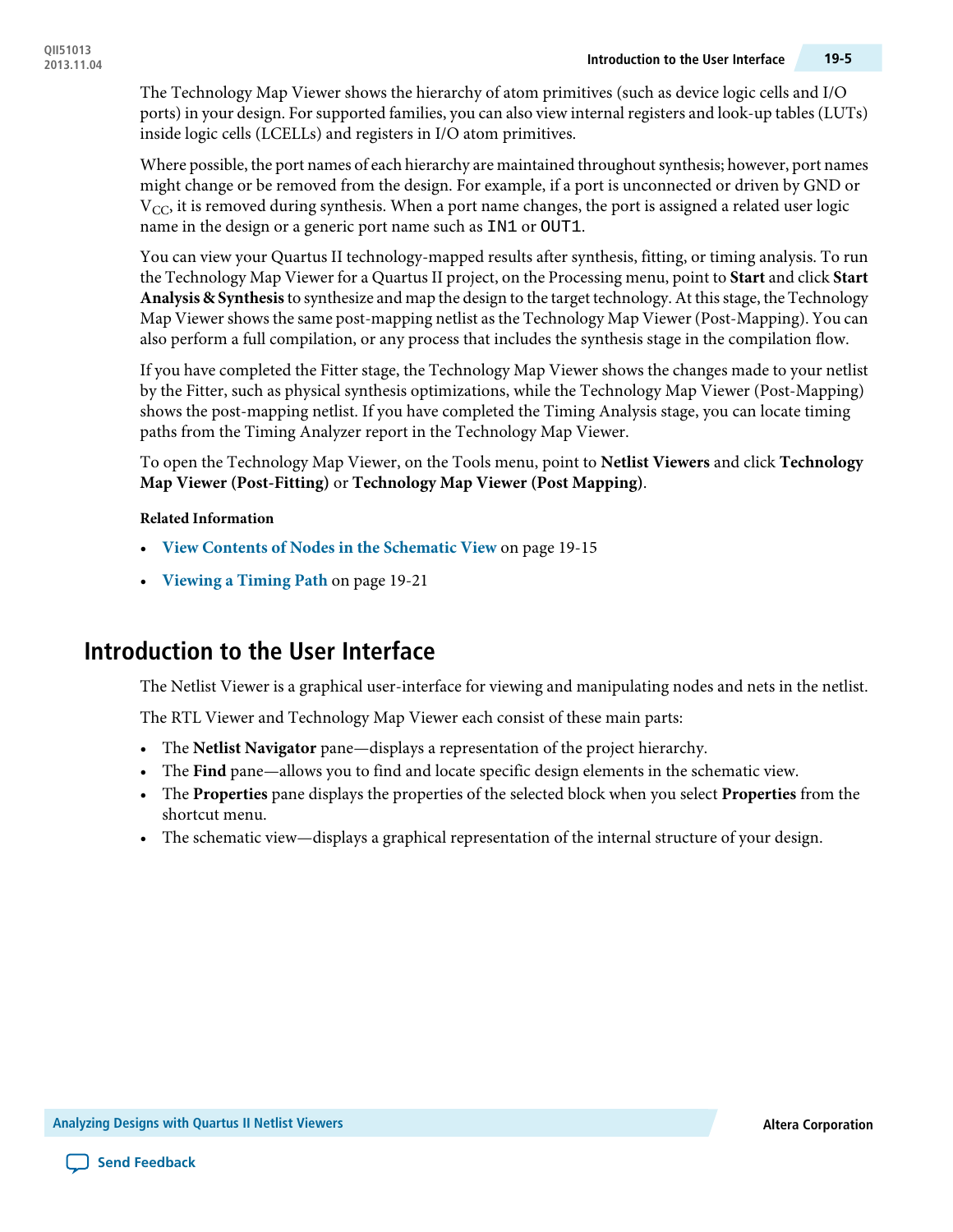#### **Figure 19-2: RTL Viewer**

This figure shows the schematic view and the **Netlist Navigator** pane of the RTL Viewer.



Netlist Viewers also contain a toolbar that provides tools to use in the schematic view.

- Use the **Back** and **Forward** buttons to switch between schematic views. You can go forward only if you have not made any changes to the view since going back. These commands do not undo an action, such as selecting a node. The Netlist Viewer caches up to ten actions including filtering, hierarchy navigation, netlist navigation, and zooming.
- The **Refresh** button restores the schematic view and optimizes the layout. **Refresh** does not reload the database if you change your design and recompile.
- The **Find** button opens and closes the **Find** pane.
- The **Selection tool** and **Zoom tool** buttons toggle between the selection mode and zoom mode.
- The **Fit in Page** button resets the schematic view to encompass the entire design.
- The **Netlist Navigator** button opens or closes the **Netlist Navigator** pane.
- The **Color Settings** button opens the **Colors** pane where you can customize the color scheme used in the Netlist Viewer.
- The **Bird's Eye View** opens the **Bird's Eye View** window which displays a miniature version of your design and allows you to navigate within the design and adjust the magnification in the schematic view quickly.

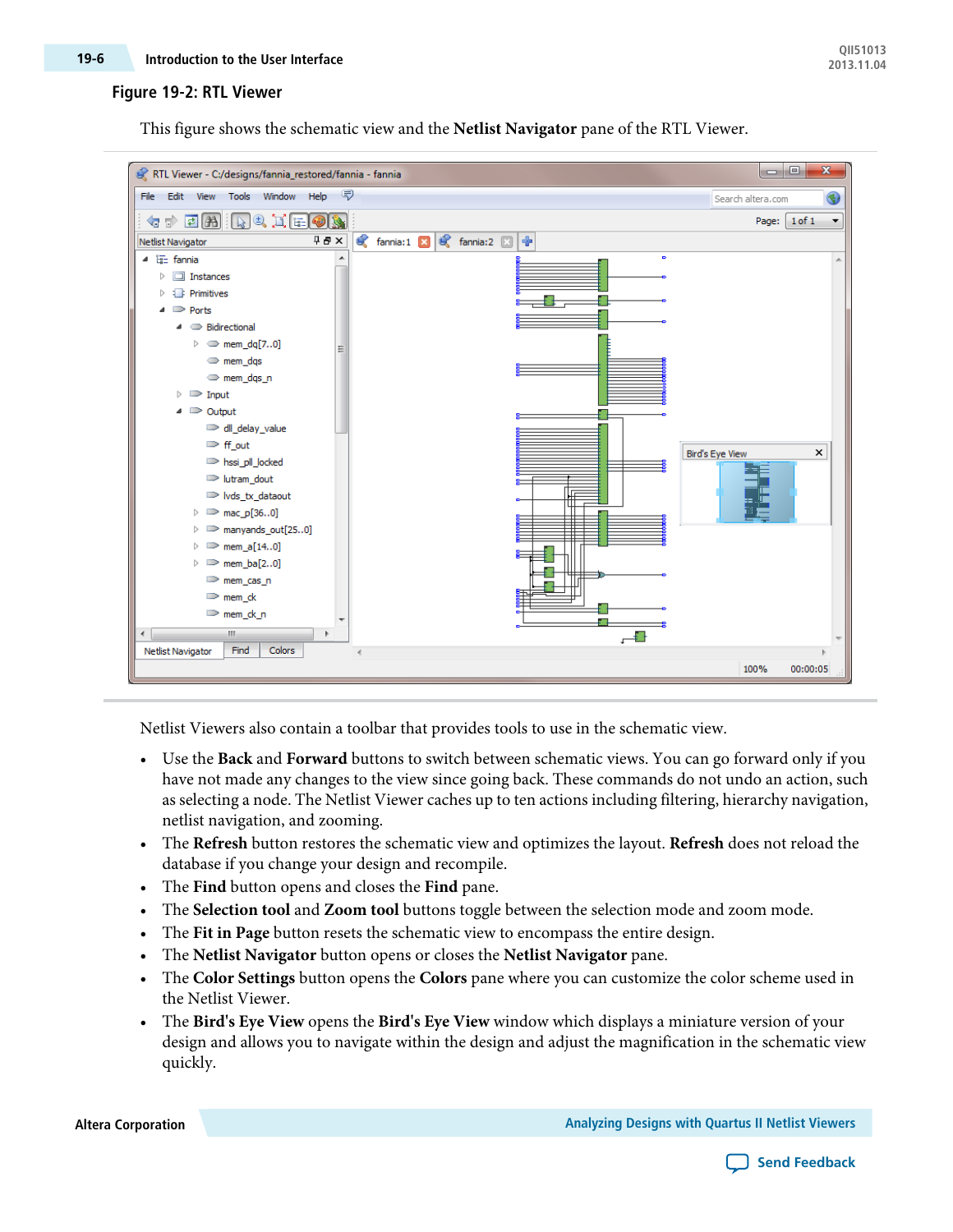You can have only one RTL Viewer, one Technology Map Viewer (Post-Fitting), one Technology Map Viewer (Post-Mapping), and one State Machine Viewer window open at the same time, although each window can show multiple pages, each with multiple tabs. For example, you cannot have two RTL Viewer windows open at the same time.

#### **Related Information**

- **Netlist [Navigator](#page-6-0) Pane** on page 19-7
- **Netlist [Viewers](#page-8-0) Find Pane** on page 19-9
- **[Properties](#page-7-0) Pane** on page 19-8

### <span id="page-6-0"></span>**Netlist Navigator Pane**

The **Netlist Navigator** pane displays the entire netlist in a tree format based on the hierarchical levels of the design. In each level, similar elements are grouped into subcategories.

You can use the **Netlist Navigator** pane to traverse through the design hierarchy to view the logic schematic for each level. You can also select an element in the **Netlist Navigator** to highlight in the schematic view.

**Note:** Nodes inside atom primitives are not listed in the **Netlist Navigator** pane.

For each module in the design hierarchy, the **Netlist Navigator** pane displays the applicable elements listed in the following table. Click the "**+**" icon to expand an element.

| <b>Elements</b>       | <b>Description</b>                                                                                                                                                                                                                                          |
|-----------------------|-------------------------------------------------------------------------------------------------------------------------------------------------------------------------------------------------------------------------------------------------------------|
| Instances             | Modules or instances in the design that can be.<br>expanded to lower hierarchy levels.                                                                                                                                                                      |
| <b>State Machines</b> | State machine instances in the design that can be<br>viewed in the State Machine Viewer.                                                                                                                                                                    |
| Primitives            | Low-level nodes that cannot be expanded to any lower<br>hierarchy level. These primitives include:                                                                                                                                                          |
|                       | Registers and gates that you can view in the RTL<br>Viewer when using Quartus II integrated synthesis<br>Logic cell atoms in the Technology Map Viewer<br>$\bullet$<br>or in the RTL Viewer when using a VQM or EDIF<br>from third-party synthesis software |
|                       | In the Technology Map Viewer, you can view the<br>internal implementation of certain atom primitives,<br>but you cannot traverse into a lower-level of hierarchy.                                                                                           |

#### **Table 19-1: Netlist Navigator Pane Elements**

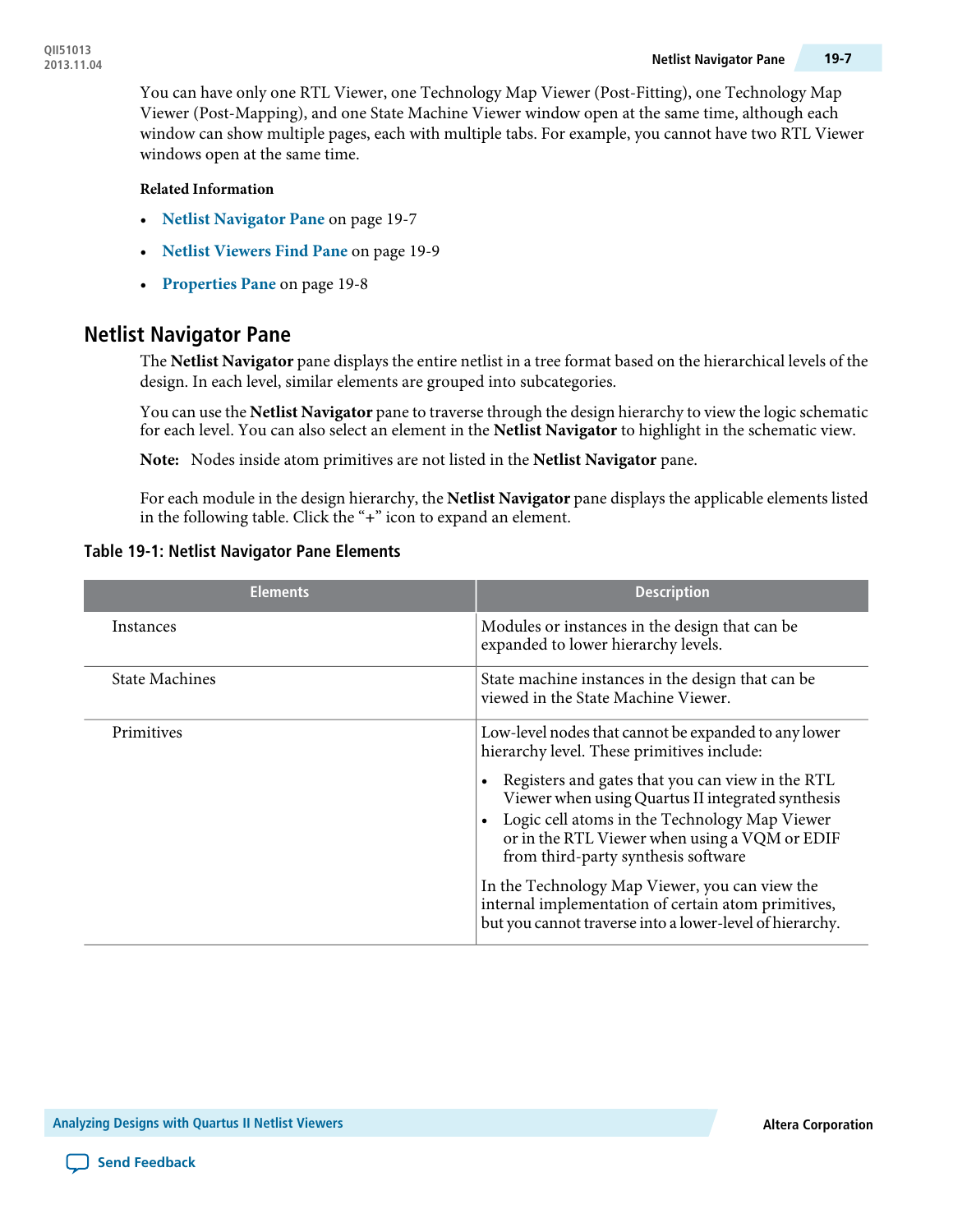| <b>Elements</b> | <b>Description</b>                                                                                                                                                                                                                                              |
|-----------------|-----------------------------------------------------------------------------------------------------------------------------------------------------------------------------------------------------------------------------------------------------------------|
| Ports           | The I/O ports in the current level of hierarchy.                                                                                                                                                                                                                |
|                 | Pins are device I/O pins when viewing the top<br>hierarchy level and are I/O ports of the design<br>when viewing the lower-levels.<br>When a pin represents a bus or an array of pins,<br>expand the pin entry in the list view to see<br>individual pin names. |

### <span id="page-7-0"></span>**Properties Pane**

You can view the properties of an instance or primitive using the **Properties** pane.

#### **Figure 19-3: Properties Pane**

To view the properties of an instance or primitive in the RTL Viewer or Technology Map Viewer, right-click the node and click **Properties**.



**Altera Corporation Analyzing Designs with Quartus II Netlist Viewers**

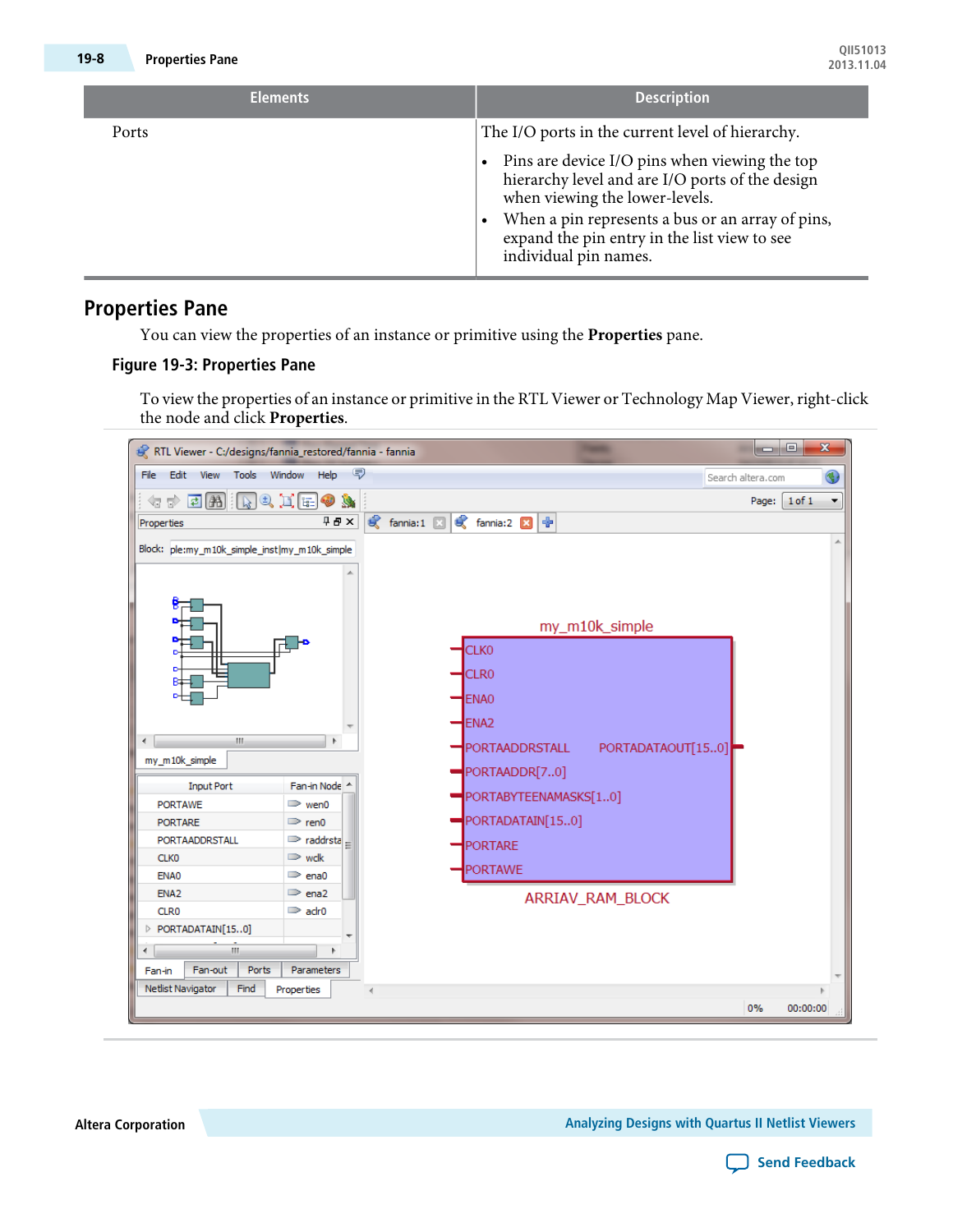- The **Fan-in** tab displays the **Input port** and **Fan-in Node**.
- The **Fan-out** tab displays the **Output port** and **Fan-out Node**.
- The **Parameters** tab displays the **Parameter Name** and **Values** of an instance.
- The **Ports** tab displays the **Port Name** and **Constant** value (for example,  $V_{CC}$  or GND). The possible value of a port are listed below.

#### **Table 19-2: Possible Port Values**

| Value       | <b>Description</b>                                                    |
|-------------|-----------------------------------------------------------------------|
| $V_{CC}$    | The port is not connected and has $V_{CC}$ value (tied to<br>$V_{CC}$ |
| <b>GND</b>  | The port is not connected and has GND value (tied<br>to GND)          |
|             | The port is connected and has value (other than $V_{CC}$<br>or GND)   |
| Unconnected | The port is not connected and has no value (hanging)                  |

If the selected node is an atom primitive, the **Properties** pane displays a schematic of the internal logic.

### <span id="page-8-0"></span>**Netlist Viewers Find Pane**

You can narrow the range of the search process by setting the following options in the **Find** pane:

- Click **Browse** in the **Find** pane to specify the hierarchy level of the search. In the **Select Hierarchy Level** dialog box, select the particular instance you want to search.
- Turn on the **Include subentities** option to include child hierarchies of the parent instance during the search.
- Click **Options** to open the **Find Options** dialog box. Turn on **Instances**, **Nodes**, **Ports**, or any combination of the three to further refine the parameters of the search.

When you click the **List** button, a progress bar appears below the **Find** box.

All results that match the criteria you set are listed in a table. When you double-click an item in the table, the related node is highlighted in red in the schematic view.

# **Schematic View**

The schematic view is shown on the right side of the RTL Viewer and Technology Map Viewer. The schematic view contains a schematic representing the design logic in the netlist. This view isthe main screen for viewing your gate-level netlist in the RTL Viewer and your technology-mapped netlist in the Technology Map Viewer.

The RTL Viewer and Technology Map Viewer attempt to display schematic in a single page view by default. If the schematic crosses over to several pages, you can highlight a net and use connectors to trace the signal in a single page.

### **Display Schematics in Multiple Tabbed View**

The RTL Viewer and Technology Map Viewer support multiple tabbed views.

**Analyzing Designs with Quartus II Netlist Viewers Altera Corporation**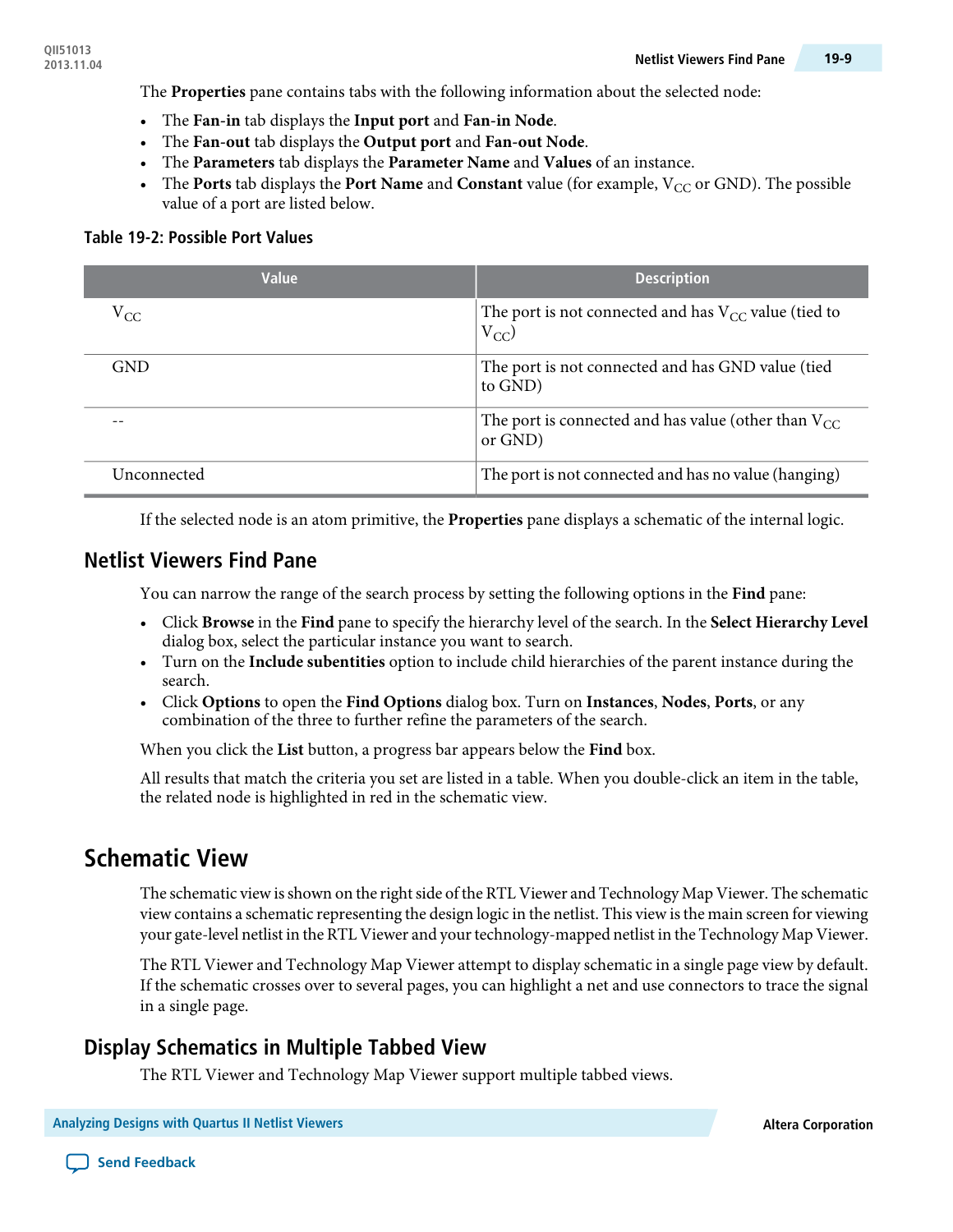# **QII51013 19-10 Schematic Symbols 2013.11.04**

With multiple tabbed view, schematics can be displayed in different tabs. Selection is independent between tabbed views, but selection in the tab in focus is synchronous with the Netlist Navigator pane.

To create a new blank tab, click the **New Tab** button at the end of the tab row . You can now drag a node from the **Netlist Navigator** pane into the schematic view.

You can right-click in a tab to see a shortcut menu where you can:

- Create a blank view with **New Tab**
- Create a **Duplicate Tab** of the tab in focus
- Choose to **Cascade Tabs**
- Choose to**Tile Tabs**
- Choose **Close Tab** to close the tab in focus
- Choose **Close Other Tabs** to close all tabs except the tab in focus

#### <span id="page-9-0"></span>**Schematic Symbols**

The symbols for nodes in the schematic represent elements of your design netlist. These elements include input and output ports, registers, logic gates, Altera® primitives, high-level operators, and hierarchical instances

The following table lists and describes the primitives and basic symbols that you can display in the schematic view of the RTL Viewer and Technology Map Viewer.

The logic gates and operator primitives appear only in the RTL Viewer. Logic in the Technology **Note:** Map Viewer is represented by atom primitives, such as registers and LCELLs.

| <b>Symbol</b>                        | <b>Description</b>                                                                                                                                                                                                                                                                                                                                                                                                                                                                |
|--------------------------------------|-----------------------------------------------------------------------------------------------------------------------------------------------------------------------------------------------------------------------------------------------------------------------------------------------------------------------------------------------------------------------------------------------------------------------------------------------------------------------------------|
| I/O Ports<br>CLK_SEL[1:0]<br>RESET_N | An input, output, or bidirectional port in the current<br>level of hierarchy. A device input, output, or bidirec-<br>tional pin when viewing the top-level hierarchy. The<br>symbol can also represent a bus. Only one wire is<br>shown connected to the bidirectional symbol,<br>representing the input and output paths.<br>Input symbols appear on the left-most side of the<br>schematic. Output and bidirectional symbols appear<br>on the right-most side of the schematic. |
| I/O Connectors                       | An input or output connector, representing a net that                                                                                                                                                                                                                                                                                                                                                                                                                             |
| MEM OE N                             | comes from another page of the same hierarchy. To                                                                                                                                                                                                                                                                                                                                                                                                                                 |
| [1, 15]                              | go to the page that contains the source or the                                                                                                                                                                                                                                                                                                                                                                                                                                    |
| O)                                   | destination, double-click on the connector to jump                                                                                                                                                                                                                                                                                                                                                                                                                                |
| [1,3]                                | to the appropriate page.                                                                                                                                                                                                                                                                                                                                                                                                                                                          |
| OR, AND, XOR Gates                   | An OR, AND, or XOR gate primitive (the number of                                                                                                                                                                                                                                                                                                                                                                                                                                  |
| always0                              | ports can vary). A small circle (bubble symbol) on an                                                                                                                                                                                                                                                                                                                                                                                                                             |
| always1                              | input or output port indicates the port is inverted.                                                                                                                                                                                                                                                                                                                                                                                                                              |

#### **Table 19-3: Symbols in the Schematic View**

**Altera Corporation Analyzing Designs with Quartus II Netlist Viewers**

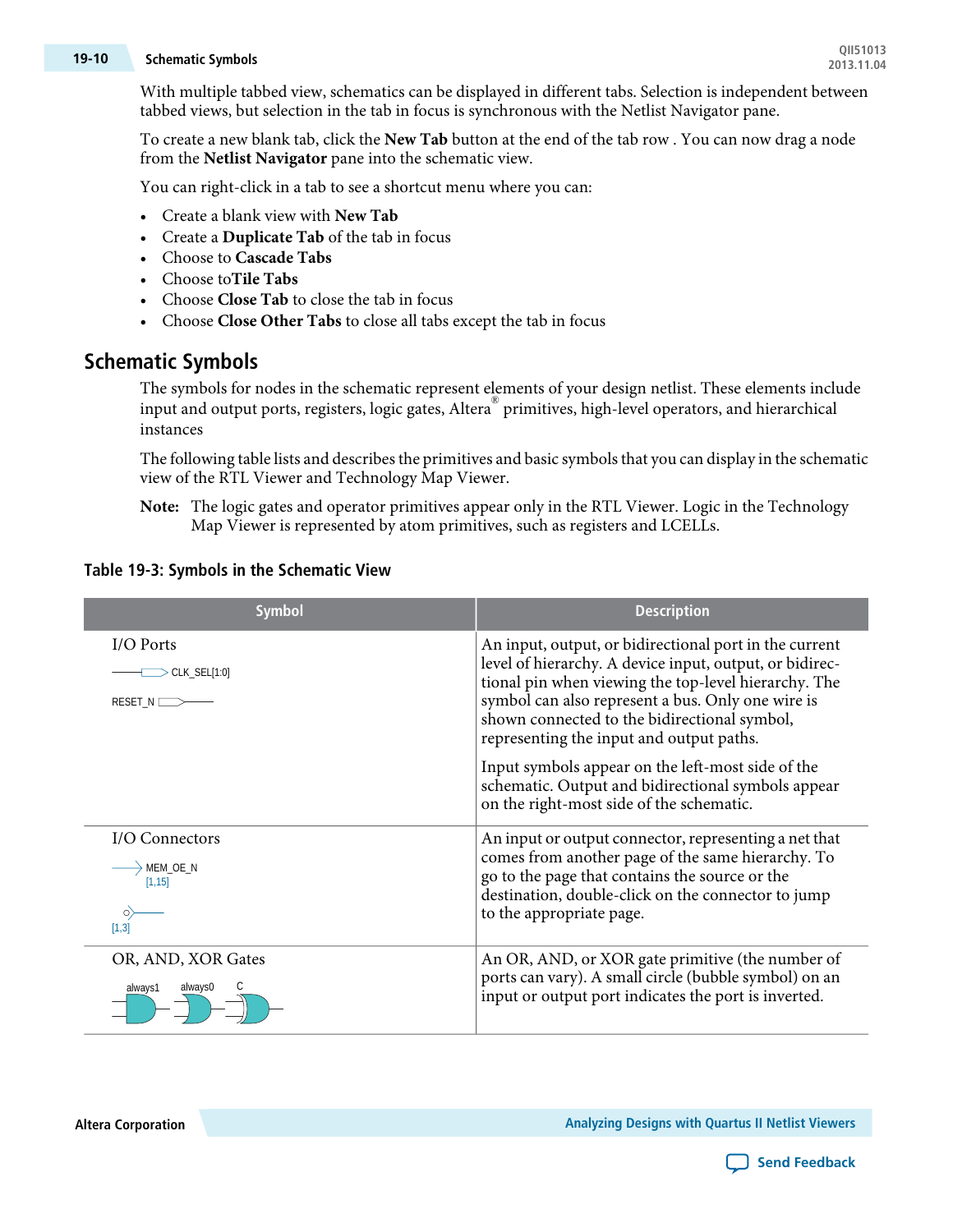| <b>Symbol</b>                                                                                                                                                               | <b>Description</b>                                                                                                                                                                                                                                                                                         |
|-----------------------------------------------------------------------------------------------------------------------------------------------------------------------------|------------------------------------------------------------------------------------------------------------------------------------------------------------------------------------------------------------------------------------------------------------------------------------------------------------|
| MULTIPLEXER<br>Mux5<br>SEL[2:0]<br>OUT<br>DATA[7:0]                                                                                                                         | A multiplexer primitive with a selector port that<br>selects between port 0 and port 1. A multiplexer with<br>more than two inputs is displayed as an operator.                                                                                                                                            |
| <b>BUFFER</b><br>0E<br>$DATAIN -$<br>$-$ OUT0                                                                                                                               | A buffer primitive. The figure shows the tri-state<br>buffer, with an inverted output enable port. Other<br>buffers without an enable port include LCELL, SOFT,<br>CARRY, and GLOBAL. The NOT gate and EXP<br>expander buffers use this symbol without an enable<br>port and with an inverted output port. |
| <b>LATCH</b><br>  latch<br><b>PRE</b><br>ENA                                                                                                                                | A latch/DFF (data flipflop) primitive. A DFF has the<br>same ports as a latch and a clock trigger. The other<br>flipflop primitives are similar:<br>DFFEA (data flipflop with enable and<br>$\bullet$                                                                                                      |
| <b>CLR</b>                                                                                                                                                                  | asynchronous load) primitive with additional<br>ALOAD asynchronous load and ADATA data signals<br>DFFEAS (data flipflop with enable and<br>$\bullet$<br>synchronous and asynchronous load), which has<br>ASDATA as the secondary data port                                                                 |
| <b>Atom Primitive</b><br><b>DATAA</b><br>O DATABCOMBOUT<br><b>DATAC</b><br>LOGIC_CELL_COMB (7F7F7F7F7F7F7F7F)                                                               | An atom primitive. The symbol displays the atom<br>name, the port names, and the atom type. The blue<br>shading indicates an atom primitive for which you<br>can view the internal details.                                                                                                                |
| Other Primitive<br>CPU_D[10]<br>PADIO <sup>-</sup><br><b>PADIN</b><br>PADOUT<br><b>BIDIR</b>                                                                                | Any primitive that does not fall into the previous<br>categories. Primitives are low-level nodes that cannot<br>be expanded to any lower hierarchy. The symbol<br>displays the port names, the primitive or operator<br>type, and its name.                                                                |
| Instance<br>speed_ch:speed<br>H<br>accel_in -<br>clk -<br>get_ticket<br>reset                                                                                               | An instance in the design that does not correspond<br>to a primitive or operator (a user-defined hierarchy<br>block). The symbol displays the port name and the<br>instance name.                                                                                                                          |
| <b>Ecrypted Instance</b><br>streaming_cont<br>INO OUTO<br>IN1 OUT1<br>IN2 OUT2<br>IN3 OUT3<br>IN4 OUT4<br>IN5 OUT5<br>IN <sub>6</sub><br>IN <sub>7</sub><br>IN <sub>8</sub> | A user-defined encrypted instance in the design. The<br>symbol displays the instance name. You cannot open<br>the schematic for the lower-level hierarchy, because<br>the source design is encrypted.                                                                                                      |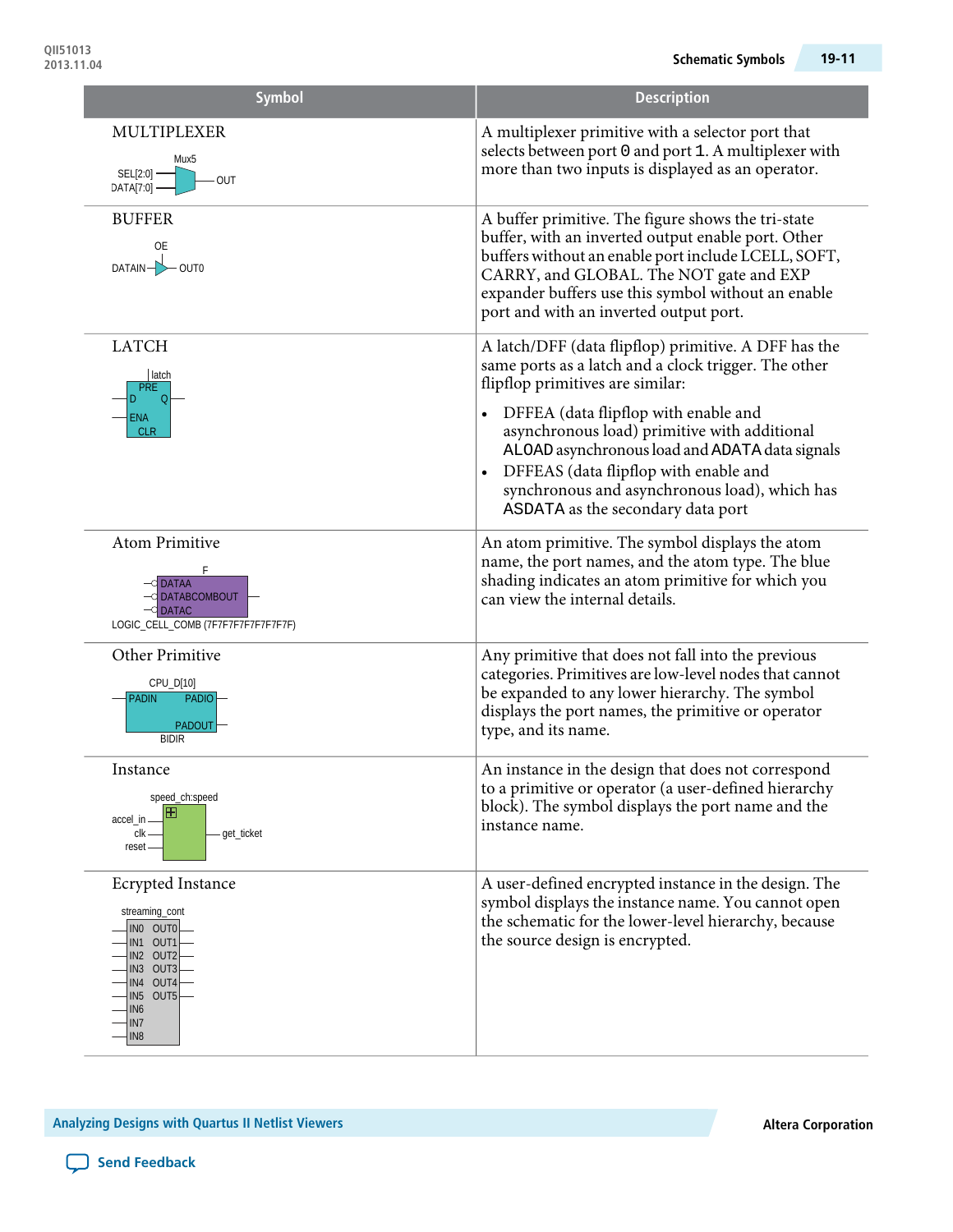| <b>Symbol</b>                                                                                                                                                                                                                                                             | <b>Description</b>                                                                                                                                                                                                                             |
|---------------------------------------------------------------------------------------------------------------------------------------------------------------------------------------------------------------------------------------------------------------------------|------------------------------------------------------------------------------------------------------------------------------------------------------------------------------------------------------------------------------------------------|
| <b>State Machine Instance</b><br>speed<br>accel in<br>warning<br>clk<br>reset                                                                                                                                                                                             | A finite state machine instance in the design.                                                                                                                                                                                                 |
| <b>RAM</b><br>my_20k_sdp<br>CLK <sub>0</sub><br>CLK1<br>CLR <sub>0</sub><br>PORTAADDRSTALL<br>PORTAADDR[8:0]<br>PORTABYTEENMASK[3:0] PORTBDATAOUT[35:0]<br>PORTADATAIN[35:0]<br><b>PORTAWE</b><br><b>PORTBADDRSTALL</b><br>PORTBADDR[8:0]<br><b>PORTBRE</b><br><b>RAM</b> | A synchronous memory instance with registered<br>inputs and optionally registered outputs. The symbol<br>shows the device family and the type of memory block.<br>This figure shows a true dual-port memory block in<br>a Stratix M-RAM block. |
| Constant<br>8'h80                                                                                                                                                                                                                                                         | A constant signal value that is highlighted in gray and<br>displayed in hexadecimal format by default<br>throughout the schematic.                                                                                                             |

The following table lists and describes the symbol open only in the State Machine Viewer.

#### **Table 19-4: Symbol Available Only in the State Machine Viewer**

| <b>Symbol</b> | <b>Description</b>                                                                                                                                                                                                                                                                                                |
|---------------|-------------------------------------------------------------------------------------------------------------------------------------------------------------------------------------------------------------------------------------------------------------------------------------------------------------------|
| State Node    | The node representing a state in a finite state machine.<br>State transitions are indicated with arcs between state<br>nodes. The double circle border indicates the state<br>connects to logic outside the state machine, and a<br>single circle border indicates the state node does not<br>feed outside logic. |

The following lists and describes the additional higher level operator symbols in the RTL Viewer schematic view.

#### **Table 19-5: Operator Symbols in the RTL Viewer Schematic View**

| <b>Symbol</b>                                                 | <b>Description</b>                         |
|---------------------------------------------------------------|--------------------------------------------|
| Add <sub>0</sub><br>$A[3:0]$ —<br>$B[3:0]$ OUT[3:0]           | An adder operator:<br>$OUT = A + B$        |
| <b>Mult0</b><br>A[0]<br>$\vdash$ OUT[0]<br>$\mathbb{B}^{[0]}$ | A multiplier operator:<br>$OUT = A \n Y B$ |

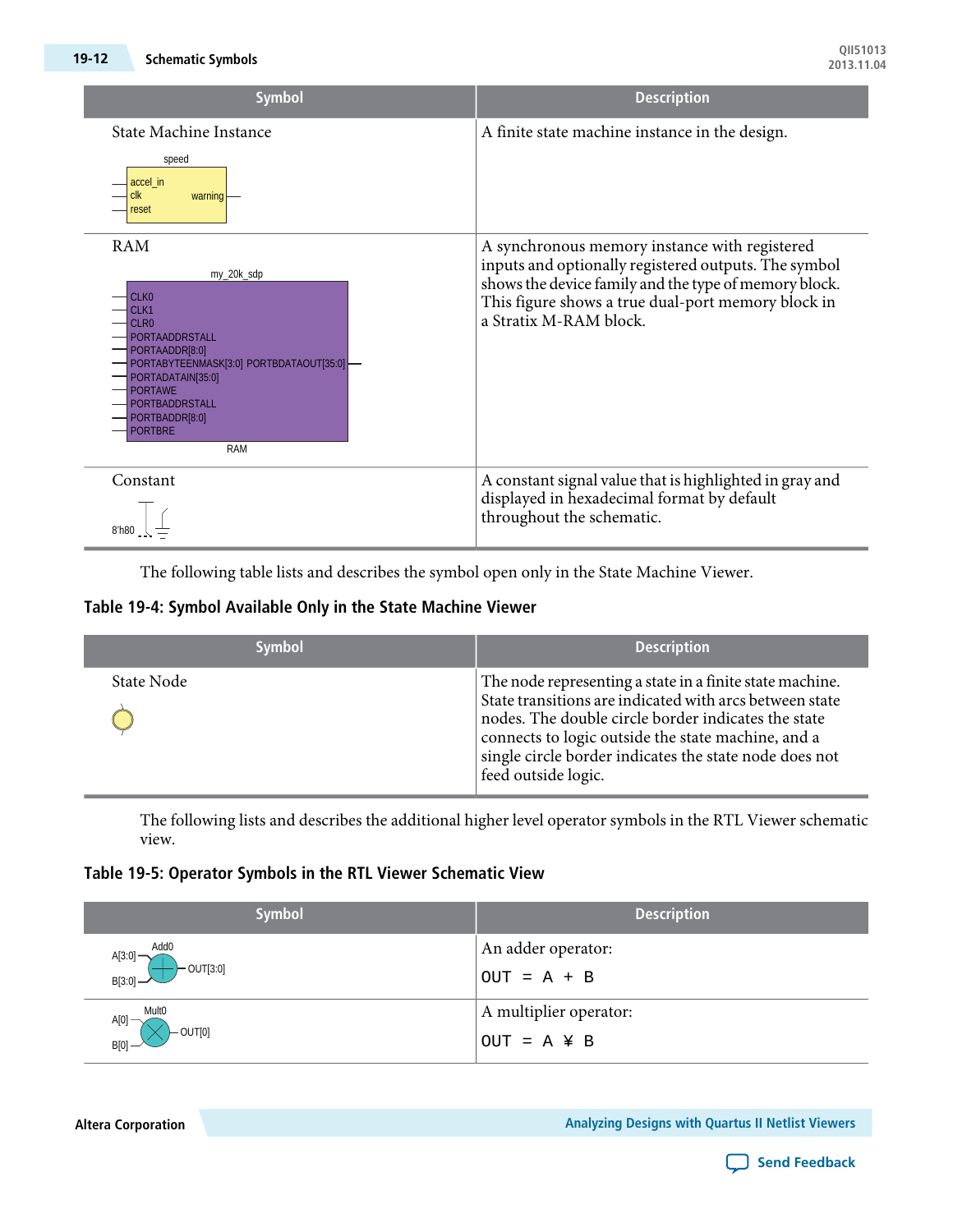| <b>Symbol</b>                                         | <b>Description</b>                                                                                  |
|-------------------------------------------------------|-----------------------------------------------------------------------------------------------------|
| Div <sub>0</sub><br>$A[0]$ -<br>OUT[0]<br>B[0]        | A divider operator:<br>$OUT = A / B$                                                                |
| Equal3<br>$A[1:0]$ -<br>OUT<br>B[1:0]                 | Equals                                                                                              |
| ShiftLeft0<br>A[0]<br>$-$ OUT[0]<br>COUNT[0]          | A left shift operator:<br>$OUT = (A << COUNT)$                                                      |
| A[0] ShiftRight0<br>$-$ OUT[0]<br>COUNT[0]            | A right shift operator:<br>$OUT = (A \gt\gt\text{COUNT})$                                           |
| Mod <sub>0</sub><br>$A[0]$ -<br>$-$ OUT[0]<br>B[0]    | A modulo operator:<br>$OUT = (A&B)$                                                                 |
| LessThan0<br>A[0]<br><b>OUT</b><br>B[0]               | A less than comparator:<br>$OUT = (A < B : A > B)$                                                  |
| Mux <sub>5</sub><br>SEL[2:0] -<br>OUT-<br>DATA[7:0] - | A multiplexer:<br>OUT = DATA [SEL]<br>The data range size is 2 <sup>sel range size</sup>            |
| Selector1<br>SEL[2:0]<br>OUT<br>DATA[2:0] -           | A selector:<br>A multiplexer with one-hot select input and more<br>than two input signals           |
| Decoder <sub>0</sub><br>OUT[63:0]<br>$IN[5:0]$ –      | A binary number decoder:<br>$OUT = (binary_number (IN) == x)$<br>for $x = 0$ to $x = 2^{(n+1)} - 1$ |

**Related Information**

- **Partition the [Schematic](#page-16-0) into Pages** on page 19-17
- **Follow Nets Across [Schematic](#page-16-1) Pages** on page 19-17
- **State [Machine](#page-17-0) Viewer** on page 19-18

### **Select Items in the Schematic View**

To select an item in the schematic view, ensure that the **Selection Tool** is enabled in the Netlist Viewer toolbar (this tool is enabled by default). Click an item in the schematic view to highlight it in red.

Select multiple items by pressing the Shift key while selecting with your mouse.

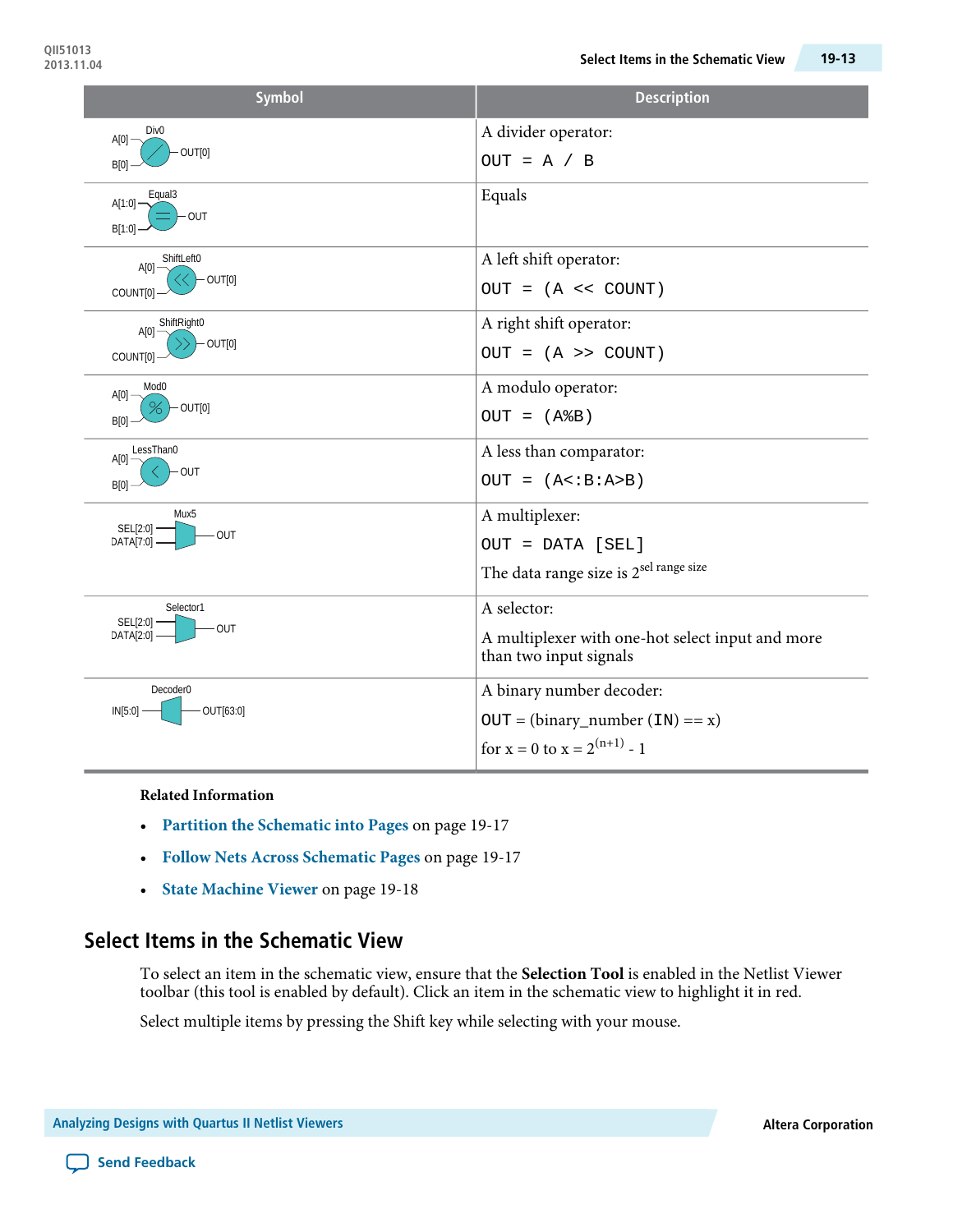# **QII51013 19-14 Shortcut Menu Commands in the Schematic View 2013.11.04**

Items selected in the schematic view are automatically selected in the **Netlist Navigator** pane. The folder then expands automatically if it is required to show the selected entry; however, the folder does not collapse automatically when you are not using or you have deselected the entries.

When you select a hierarchy box, node, or port in the schematic view, the item is highlighted in red but none of the connecting nets are highlighted. When you select a net(wire or bus)in the schematic view, all connected nets are highlighted in red.

Once you have selected an item, you can perform different actions on it based on the contents of the shortcut menu which appears when you right-click on your selection.

#### **Related Information**

**Netlist [Navigator](#page-6-0) Pane** on page 19-7

### **Shortcut Menu Commands in the Schematic View**

When you right-click on an instance or primitive selected in the schematic view, the Netlist Viewer displays a shortcut menu.

If the selected item is a node, you see the following options:

- Click **Expand to Upper Hierarchy** to displays the parent hierarchy of the node in focus.
- Click **Copy ToolTip** to copy the selected item name to the clipboard. This command does not work on nets.
- Click **Hide Selection** to remove the selected item from the schematic view. This does not delete the item from the design, merely masks it in the current view.
- Click **Filtering** to display a sub-menu with options for filtering your selection.

<span id="page-13-0"></span>When the selected item is a net, the shortcut menu displaysthe option to **Unbundle Net**. When you unbundle a net, all connected bus pins and ports are ungrouped and displayed. You can use this to trace bundled connections more easily.

### **Filtering in the Schematic View**

Filtering allows you to filter out nodes and nets in your netlist to view only the logic elements of interest to you.

You can filter your netlist by selecting hierarchy boxes, nodes, ports of a node, or states in a state machine that are part of the path you want to see. The following filter commands are available:

- **Sources**—Displays the sources of the selection.
- **Destinations**—Displays the destinations of the selection.
- **Sources & Destinations**—displays the sources and destinations of the selection.
- **Selected Nodes**—Displays only the selected nodes.
- **Between Selected Nodes**—Displays nodes and connections in the path between the selected nodes .
- **Bus Index**—Displays the sources or destinations for one or more indices of an output or input bus port
- **Filtering Options**—Displays the **Filtering Options** dialog box:
	- **Stop filtering at register**—Turning this option on directs the Netlist Viewer to filter out to the nearest register boundary.
	- Filter **across hierarchies**—Turning this option on directs the Netlist Viewer to filter across hierarchies.
	- **Maximum number of hierarchy levels**—Sets the maximium number of hierarchy levels displayed in the schematic view.

.

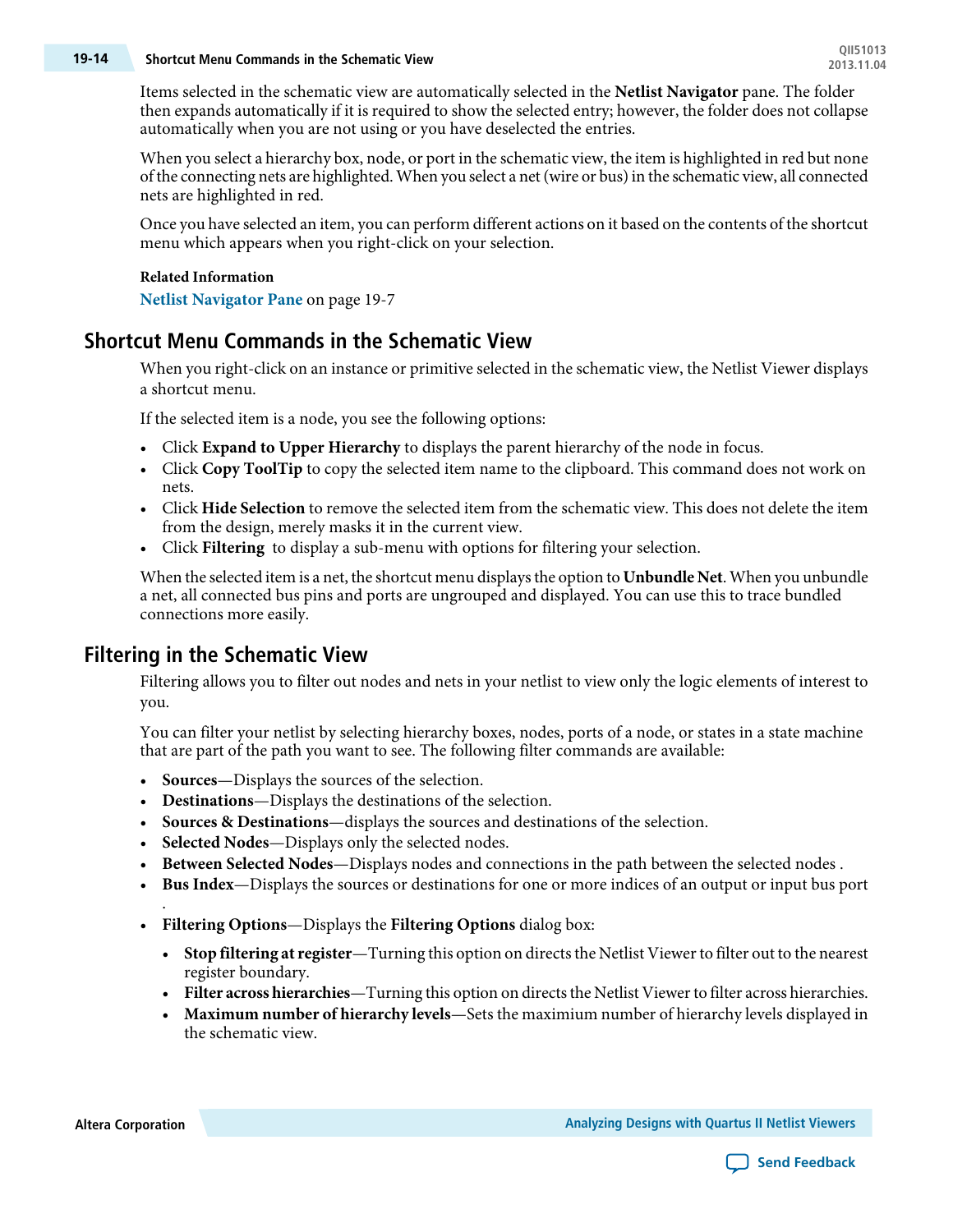To filter your netlist, select a hierarchy box, node, port, net, or state node, right-click in the window, point to **Filter** and click the appropriate filter command. The Netlist Viewer generates a new page showing the netlist that remains after filtering.

When filtering in a state diagram in the State Machine Viewer, sources and destinations refer to the previous and next transition states or paths between transition states in the state diagram. The transition table and encoding table also reflect the filtering.

### <span id="page-14-0"></span>**View Contents of Nodes in the Schematic View**

In the RTL Viewer and the Technology Map Viewer, you can viewthe contents of nodesto see their underlying implementation details.

You can view LUTs, registers, and logic gates. You can also view the implementation of RAM and DSP blocks in certain devices in the RTL Viewer or Technology Map Viewer. In the Technology Map Viewer, you can view the contents of primitives to see their underlying implementation details.

#### **Figure 19-4: Wrapping and Unwrapping Objects**

If you can unwrap the contents of an instance, a plus symbol appears in the upper right corner of the object in the schematic view. To wrap the contents (and revert to the compact format), click the minus symbol in the upper right corner of the unwrapped instance.



Note: In the schematic view, the internal details in an atom instance cannot be selected as individual nodes. Any mouse action on any of the internal details is treated as a mouse action on the atom instance.

#### **Figure 19-5: Nodes with Connections Outside the Hierarchy**

In some cases, the selected instance connects to something outside the visible level of the hierarchy in the schematic view. In this case, the net appears as a dotted line. Double-click on the dotted line to expand the view to display the destination of the connection .

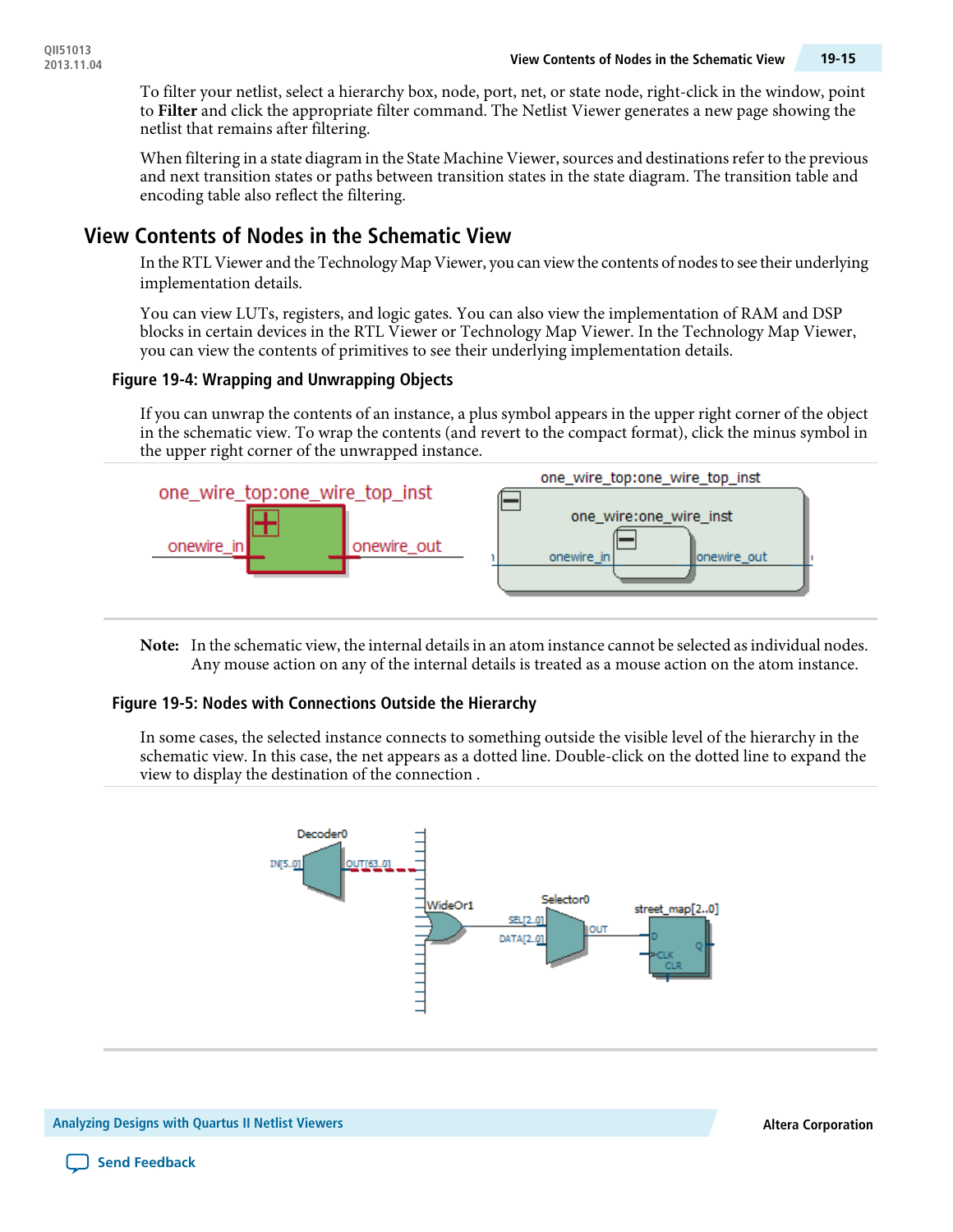### **Moving Nodes in the Schematic View**

You can drag and drop items in the schematic view to rearrange them.

#### **Figure 19-6: Drag and Drop Movement of Nodes**

To move a node from one area of the netlist to another, select the node and hold down the Shift key. Legal placements appear as shaded areas within the hierarchy. Click to drop the selected node.



Right-click and click on **Refresh** to restore the schematic view to its default arrangement.

### **View LUT Representations in the Technology Map Viewer**

You can view different representations of a LUT by right-clicking the selected LUT and clicking **Properties**.

You can view the LUT representations in the following three tabs in the **Properties** dialog box:

- The **Schematic** tab—the equivalent gate representations of the LUT.
- The **Truth Table** tab—the truth table representations.

#### **Related Information**

**[Properties](#page-7-0) Pane** on page 19-8

### **Zoom Controls**

You can control the magnification of your schematic on the View menu, with the Zoom Tool in the toolbar, or with mouse gestures.

By default, the Netlist Viewer displays most pages sized to fit in the window. If the schematic page is very large, the schematic is displayed at the minimum zoom level, and the view is centered on the first node. Click **Zoom In** to view the image at a larger size, and click **Zoom Out** to view the image (when the entire image is not displayed) at a smaller size. The **Zoom** command allows you to specify a magnification percentage (100% is considered the normal size for the schematic symbols).

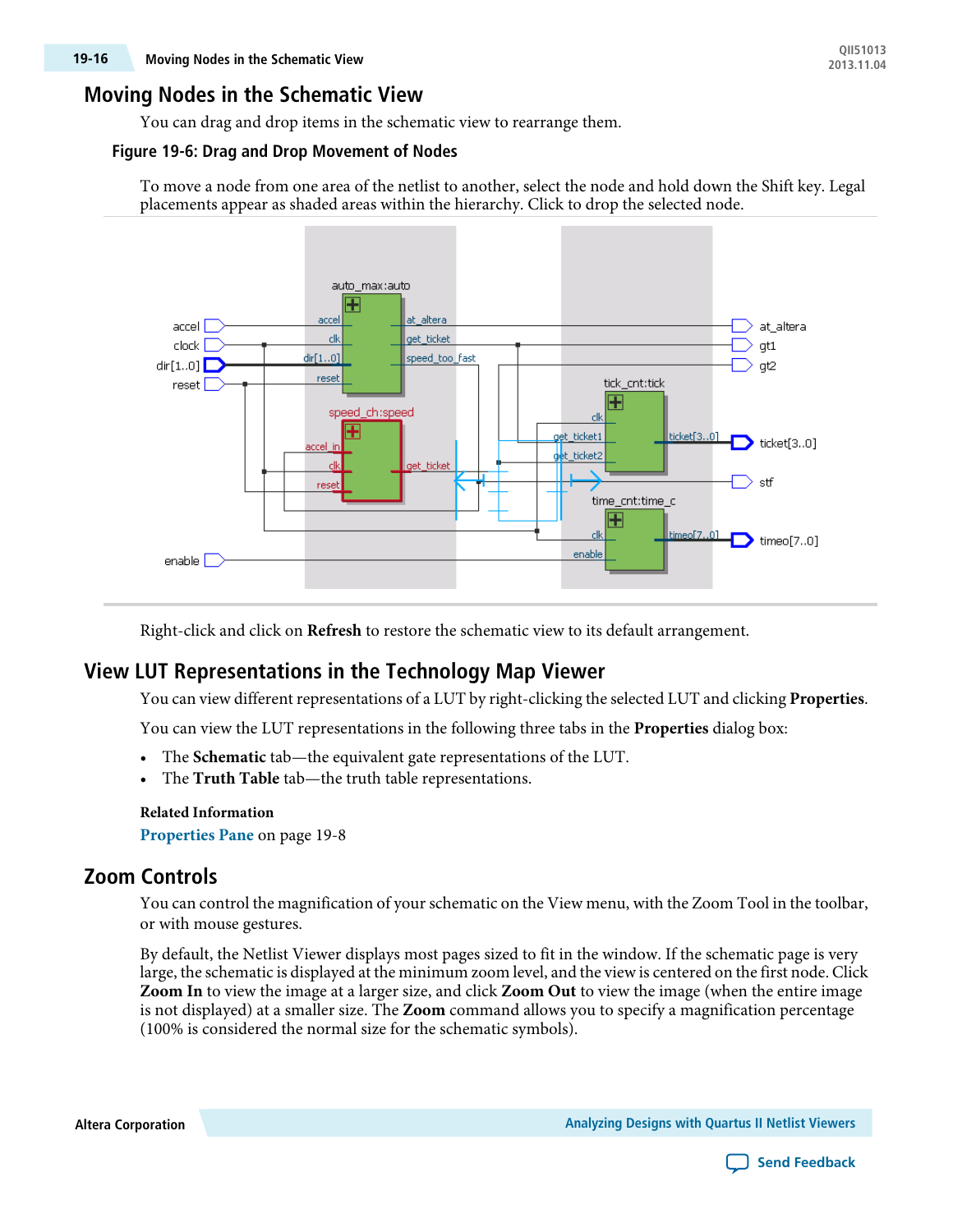Within the schematic view, you can also use the following mouse gestures to zoom in on a specific section:

- **zoom in**—Dragging a box around an area starting in the upper-left and dragging to the lower right zooms in on that area.
- **zoom -0.5**—Dragging a line from lower-left to upper-right zooms out 0.5 levels of magnification.
- **zoom 0.5**—Dragging a line from lower-right to upper-left zooms in 0.5 levels of magnification.
- **zoom fit**—Dragging a line from upper-right to lower-left fits the schematic view in the page.

You can also use the Zoom Tool on the Netlist Viewer toolbar to control magnification in the schematic view. When you select the Zoom Tool in the toolbar, clicking in the schematic zooms in and centers the viewon the location you clicked. Right-click in the schematic to zoom out and centerthe viewon the location you clicked. When you select the Zoom Tool, you can also zoom into a certain portion of the schematic by selecting a rectangular box area with your mouse cursor. The schematic is enlarged to show the selected area.

#### **Related Information**

**Filtering in the [Schematic](#page-13-0) View** on page 19-14

### **Navigating with the Bird's Eye View**

To open the Bird's Eye View, on the View menu, click **Bird's Eye View**, or click on the **Bird's Eye View** icon in the toolbar.

Viewing the entire schematic can be useful when debugging and tracing through a large netlist. The Quartus II software allows you to quickly navigate to a specific section of the schematic using the Bird's Eye View feature, which is available in the RTL Viewer and Technology Map Viewer.

The Bird's Eye View shows the current area of interest.

- Select an area by clicking and dragging the indicator or right-clicking to form a rectangular box around an area.
- <span id="page-16-0"></span>• Click and drag the rectangular box to move around the schematic.
- Resize the rectangular box to zoom-in or zoom-out in the schematic view.

### **Partition the Schematic into Pages**

Forlarge design hierarchies, the RTL Viewer and Technology Map Viewer partition your netlist into multiple pages in the schematic view.

When a hierarchy level is partitioned into multiple pages, the title bar for the schematic window indicates which page is displayed and how many total pages exist for this level of hierarchy. The schematic view displays this as **Page** <current page number> **of** <total number of pages>.

#### <span id="page-16-1"></span>**Related Information**

**[Introduction](#page-4-0) to the User Interface** on page 19-5

### **Follow Nets Across Schematic Pages**

Input and output connector symbols indicate nodes that connect across pages of the same hierarchy. Double-click a connector to trace the net to the next page of the hierarchy.

After you double-click to followa connector port, the Netlist Viewer opens a newpage,which centers **Note:** the view on the particular source or destination net using the same zoom factor as the previous page. To trace a specific net to the new page of the hierarchy, Altera recommends that you first select the necessary net, which highlights it in red, before you double-click to traverse pages.

```
Analyzing Designs with Quartus II Netlist Viewers Altera Corporation
```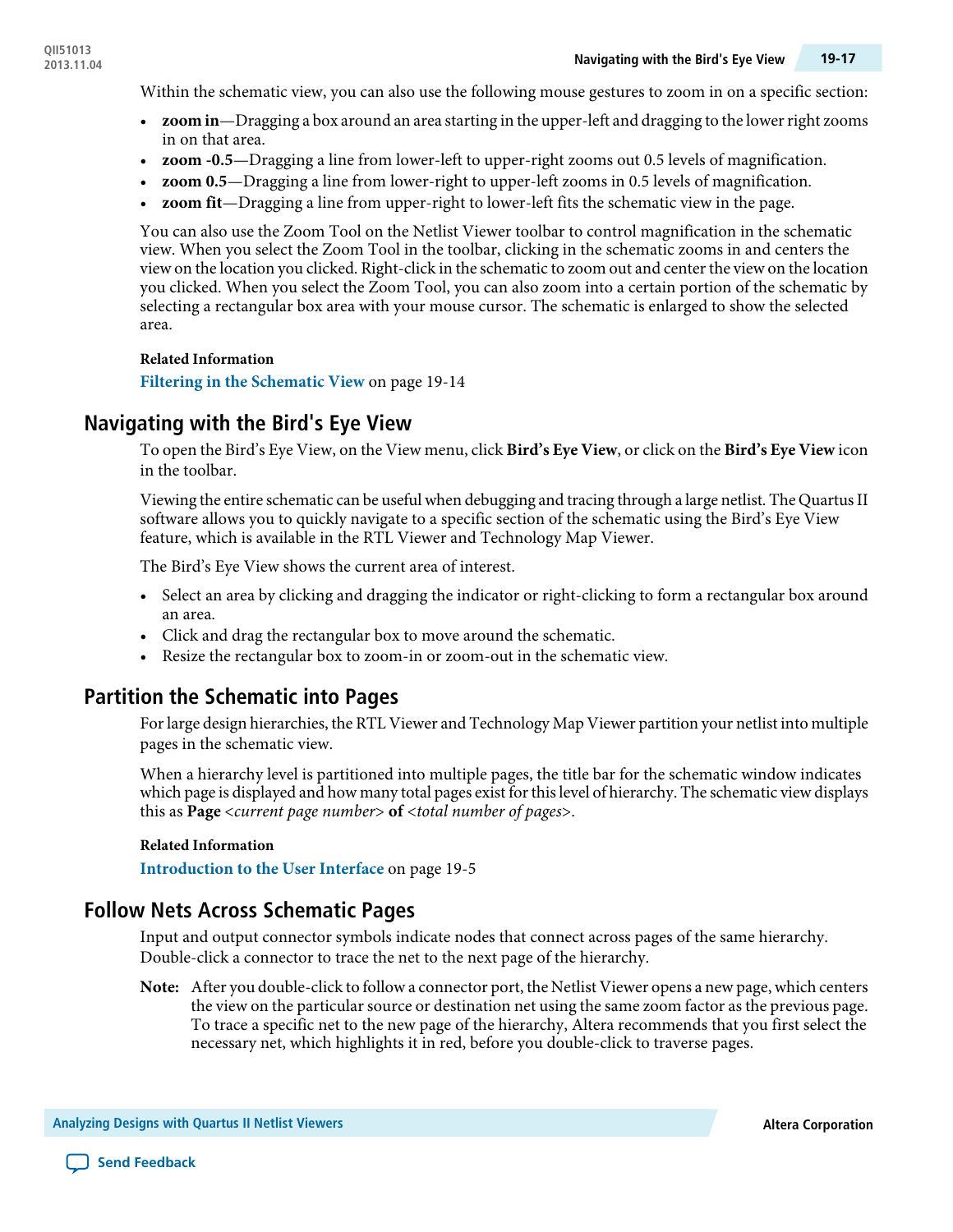# **QII51013 19-18 State Machine Viewer 2013.11.04**

**Related Information**

**[Schematic](#page-9-0) Symbols** on page 19-10

# <span id="page-17-0"></span>**State Machine Viewer**

The State Machine Viewer displays a graphical representation of the state machines in your design.

You can open the State Machine Viewer in any of the following ways:

- On the Tools menu, point to **Netlist Viewers** and click **State Machine Viewer**.
- Double-click a state machine instance in the RTL Viewer

### **Figure 19-7: The State Machine Viewer**

The following figure shows an example of the State Machine Viewer for a simple state machine and lists the components of the viewer.



# **State Diagram View**

The state diagram view appears at the top of the State Machine Viewer. It contains a diagram of the states and state transitions.

**Altera Corporation Analyzing Designs with Quartus II Netlist Viewers**

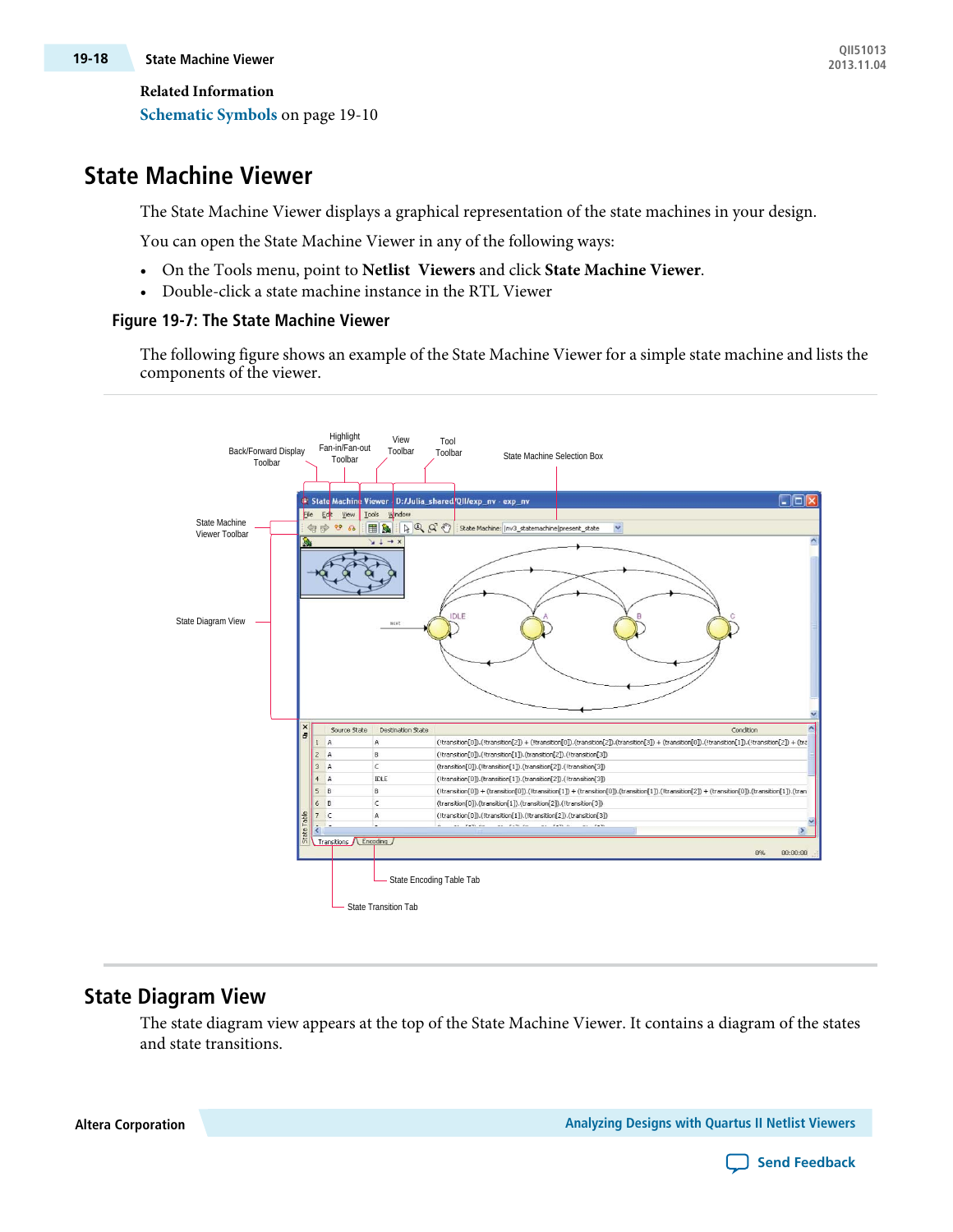The nodes that represent each state are arranged horizontally in the state diagram view with the initial state (the state node that receives the reset signal) in the left-most position. Nodes that connect to logic outside of the state machine instance are represented by a double circle. The state transition is represented by an arc with an arrow pointing in the direction of the transition.

When you select a node in the state diagram view, and turn on the **Highlight Fan-in** or **Highlight Fan-out** command from the View menu or the State Machine Viewer toolbar, the respective fan-in or fan-out transitions from the node are highlighted in red.

An encrypted block with a state machine displays encoding information in the state encoding table, **Note:** but does not display a state transition diagram or table.

### **State Transition Table**

The state transition table on the **Transitions** tab at the bottom of the State Machine Viewer displays the condition equation for each state transition.

Each row in the table represents a transition (each arc in the state diagram view). The table has the following columns:

- **Source State**—the name of the source state for the transition
- **Destination State**—the name of the destination state for the transition
- **Condition**—the condition equation that causes the transition from source state to destination state

To see all of the transitions to and from each state name, click the appropriate column heading to sort on that column.

The text in each column is left-aligned by default; to change the alignment and to make it easier to see the relevant part of the text, right-click the column and click **Align Right**. To revert to left alignment, click **Align Left**.

Click in any cell in the table to select it. To select all cells, right-click in the cell and click **Select All**; or, on the Edit menu, click **Select All**. To copy selected cells to the clipboard, right-click the cells and click **Copy Table**; or, on the Edit menu, point to **Copy** and click **Copy Table**. You can paste the table into any text editor as tab-separated columns.

### **State Encoding Table**

The state encoding table on the **Encoding** tab at the bottom of the State Machine Viewer displays encoding information for each state transition.

To view state encoding information in the State Machine Viewer, you must synthesize your design with the **Start Analysis & Synthesis** command. If you have only elaborated your design with the **Start Analysis & Elaboration** command, the encoding information is not displayed.

### **Select Items in the State Machine Viewer**

You can select and highlight each state node and transition in the State Machine Viewer. To select a state transition, click the arc that represents the transition.

When you select a node or transition arc in the state diagram view, the matching state node or equation conditions in the state transition table are highlighted; conversely, when you select a state node or equation condition in the state transition table, the corresponding state node or transition arc is highlighted in the state diagram view.

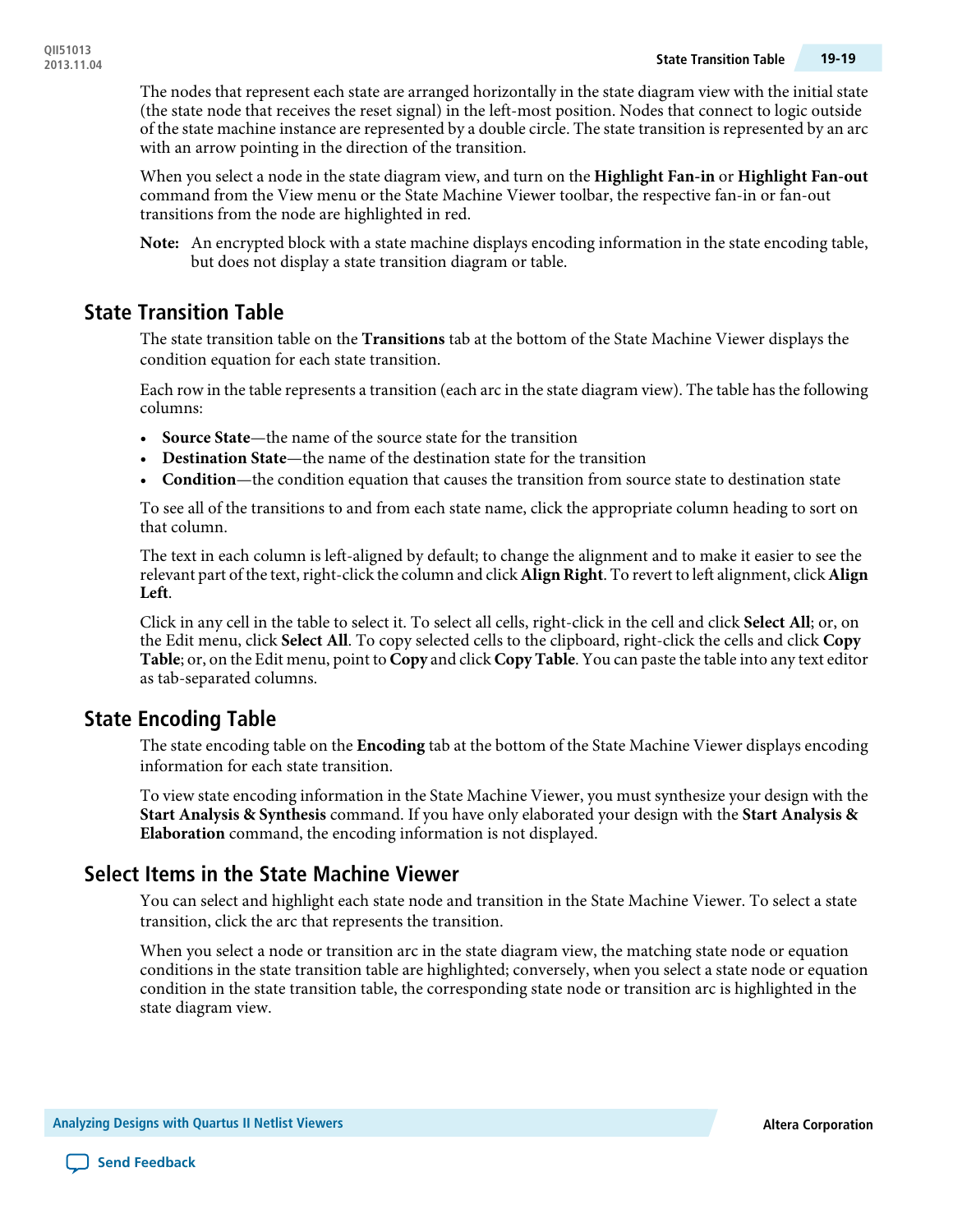### **Switch Between State Machines**

Adesign may contain multiple state machines. To choosewhich state machine to view, use the **State Machine** selection box located at the top of the State Machine Viewer. Click in the drop-down box and select the necessary state machine.

# <span id="page-19-0"></span>**Probing to a Source Design File and Other Quartus II Windows**

The RTL Viewer, Technology Map Viewer, and State Machine Viewer allowyou to cross-probe to the source design file and to various other windows in the Quartus II software.

You can select one or more hierarchy boxes, nodes, state nodes, or state transition arcs that interest you in the Netlist Viewer and locate the corresponding items in another applicable Quartus II software window. You can then view and make changes or assignments in the appropriate editor or floorplan.

To locate an item from the Netlist Viewer in another window, right-click the items of interest in the schematic orstate diagram, point to **Locate**, and click the appropriate command. The following commands are available:

- **Locate in Assignment Editor**
- **Locate in Pin Planner**
- **Locate in Chip Planner**
- **Locate in Resource Property Editor**
- **Locate in Technology Map Viewer**
- **Locate in RTL Viewer**
- **Locate in Design File**

The options available for locating an item depend on the type of node and whether it exists after placement and routing. If a command is enabled in the menu, it is available for the selected node. You can use the **Locate in Assignment Editor** command for all nodes, but assignments might be ignored during placement and routing if they are applied to nodes that do not exist after synthesis.

The Netlist Viewer automatically opens another window for the appropriate editor or floorplan and highlights the selected node or net in the newly opened window. You can switch back to the Netlist Viewer by selecting it in the Window menu or by closing, minimizing, or moving the new window.

# **Probing to the Netlist Viewers from Other Quartus II Windows**

You can cross-probe to the RTL Viewer and Technology Map Viewer from other windows in the Quartus II software. You can select one or more nodes or nets in another window and locate them in one of the Netlist Viewers.

You can locate nodes between the RTL Viewer, State Machine Viewer, and Technology Map Viewer, and you can locate nodes in the RTL Viewer and Technology Map Viewer from the following Quartus II software windows:

- Project Navigator
- Timing Closure Floorplan
- Chip Planner
- Resource Property Editor
- Node Finder
- Assignment Editor

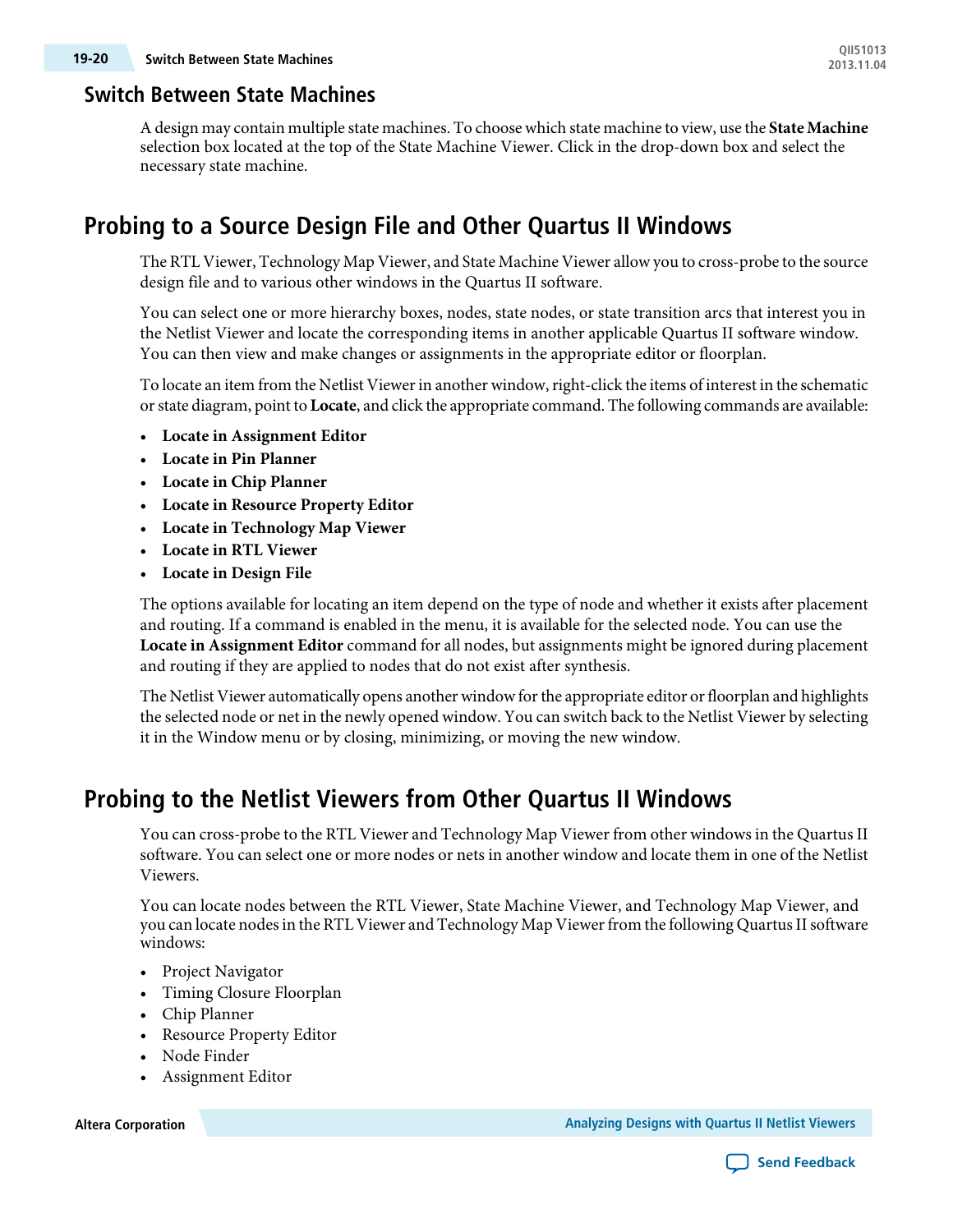- Messages Window
- Compilation Report
- TimeQuest Timing Analyzer (supports the Technology Map Viewer only)

To locate elements in the Netlist Viewer from another Quartus II window, select the node or nodes in the appropriate window; for example, select an entity in the **Entity** list on the **Hierarchy** tab in the Project Navigator, orselect nodesin the Timing Closure Floorplan, orselect node namesin the **From** or **To** column in the Assignment Editor. Next, right-click the selected object, point to **Locate**, and click **Locate in RTL Viewer** or **Locate in Technology Map Viewer**. After you click this command, the Netlist Viewer opens, or is brought to the foreground if the Netlist Viewer is open.

The first time the window opens after a compilation, the preprocessor stage runs before the Netlist **Note:** Viewer opens.

The Netlist Viewer shows the selected nodes and, if applicable, the connections between the nodes. The display is similar to what you see if you right-click the object, point to **Filter,** and click **Selected Nodes** using **Filter across hierarchy**. If the nodes cannot be found in the Netlist Viewer, a message box displays the message: **Can't find requested location**.

# <span id="page-20-0"></span>**Viewing a Timing Path**

You can cross-probe from a report panel in the TimeQuest Timing Analyzer to see a visual representation of a timing path.

To take advantage of this feature, you must complete a full compilation of your design, including the timing analyzer stage. To see the timing results for your design, on the Processing menu, click **Compilation Report**. On the left side of the Compilation Report, select **TimeQuest Timing Analyzer**. When you select a detailed report, the timing information is listed in a table format on the right side of the Compilation Report; each row of the table represents a timing path in the design. You can also view timing pathsin TimeQuest analyzer report panels. To view a particular timing path in the Technology Map Viewer or RTL Viewer, right-click the appropriate row in the table, point to **Locate**, and click **Locate in Technology Map Viewer** or **Locate in RTL Viewer**.

- To locate a path, on the **Tasks** pane, in the **Custom Reports** folder, double-click **Report Timing**.
- In the **Report Timing** dialog box, make necessary settings, and then click the **Report Timing** button.
- After the TimeQuest analyzer generates the report, right-click on the node in the table and select **Locate Path**. In the Technology Map Viewer, the schematic page displays the nodes along the timing path with a summary of the total delay.

When you locate the timing path from the TimeQuest analyzer to the Technology Map Viewer, the interconnect and cell delay associated with each node is displayed on top of the schematic symbols. The total slack of the selected timing path is displayed in the Page Title section of the schematic.

In the RTL Viewer, the schematic page displays the nodes in the paths between the source and destination registers with a summary of the total delay.

The RTL Viewer netlist is based on an initial stage of synthesis, so the post-fitting nodes might not exist in the RTL Viewer netlist. Therefore, the internal delay numbers are not displayed in the RTL Viewer as they are in the Technology Map Viewer, and the timing path might not be displayed exactly as it appears in the timing analysis report. If multiple paths exist between the source and destination registers, the RTL Viewer might display more than just the timing path. There are also some casesinwhich the path cannot be displayed, such as paths through state machines, encrypted intellectual property (IP), or registers that are created during the fitting process. In cases where the timing path displayed in the RTL Viewer might not be the correct path, the compiler issues messages.

**Analyzing Designs with Quartus II Netlist Viewers Altera Corporation**

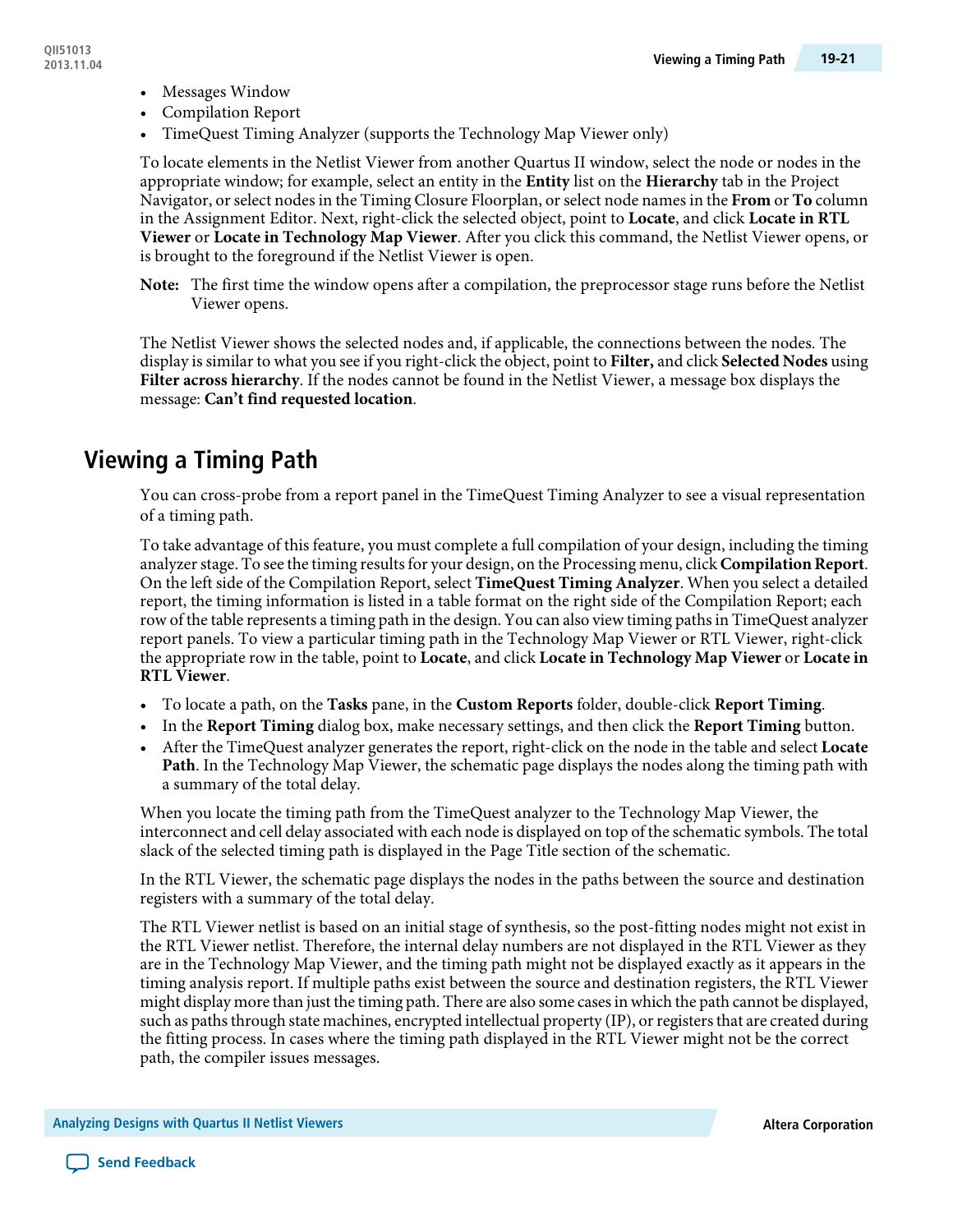# **Document Revision History**

| <b>Date</b>      | <b>Version</b> | <b>Changes</b>                                                                                                                                                                                                                                                                                                           |
|------------------|----------------|--------------------------------------------------------------------------------------------------------------------------------------------------------------------------------------------------------------------------------------------------------------------------------------------------------------------------|
| November 2013    | 13.1.0         | Removed HardCopy device<br>information.                                                                                                                                                                                                                                                                                  |
|                  |                | Reorganized and migrated to new<br>template.                                                                                                                                                                                                                                                                             |
|                  |                | Added support for new Netlist<br>viewer.                                                                                                                                                                                                                                                                                 |
| November 2012    | 12.1.0         | Added sections to support Global<br>Net Routing feature.                                                                                                                                                                                                                                                                 |
| June 2012        | 12.0.0         | Removed survey link.                                                                                                                                                                                                                                                                                                     |
| November 2011    | 10.0.2         | Template update.                                                                                                                                                                                                                                                                                                         |
| December 2010    | 10.0.1         | Changed to new document<br>template.                                                                                                                                                                                                                                                                                     |
| <b>July 2010</b> | 10.0.0         | Updated screenshots<br>$\bullet$<br>Updated chapter for the<br>$\bullet$<br>Quartus II software version<br>10.0, including major user<br>interface changes                                                                                                                                                               |
| November 2009    | 9.1.0          | <b>Updated</b> devices<br>$\bullet$<br>Minor text edits<br>$\bullet$                                                                                                                                                                                                                                                     |
| March 2009       | 9.0.0          | Chapter 13 was formerly<br>$\bullet$<br>Chapter 12 in version 8.1.0<br>Updated Figure 13-2,<br>$\bullet$<br>Figure 13-3, Figure 13-4,<br>Figure 13-14, and<br>Figure 13-30<br>Added "Enable or Disable the<br>$\bullet$<br>Auto Hierarchy List" on<br>page 13-15<br>Updated "Find Command" on<br>$\bullet$<br>page 13-44 |
| November 2008    | 8.1.0          | Changed page size to $8.5" \times 11"$                                                                                                                                                                                                                                                                                   |

**Altera Corporation Analyzing Designs with Quartus II Netlist Viewers**